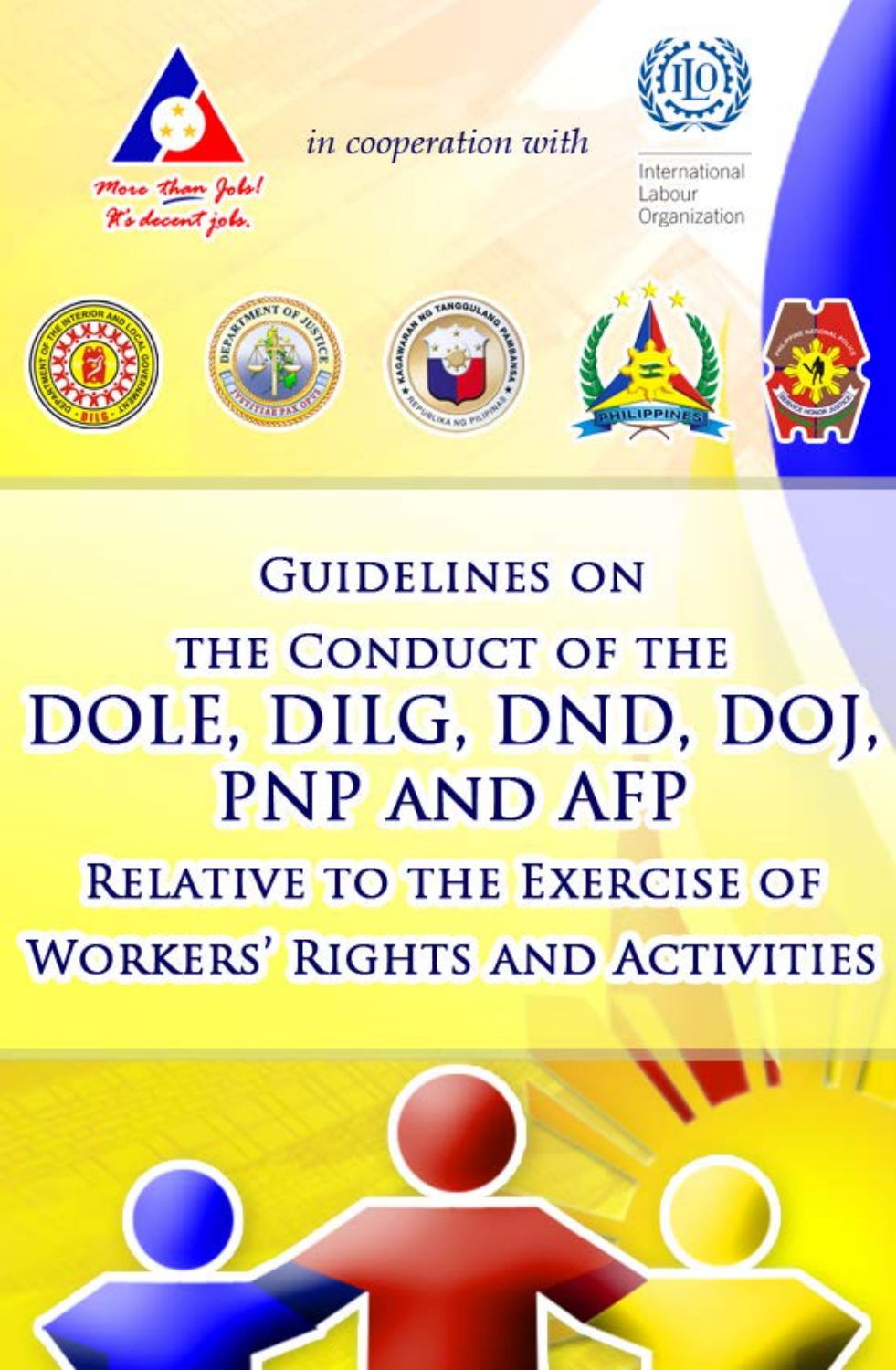# **Guidelines on the Conduct of the DOLE, DILG, DND, DOJ, AFP and PNP Relative to the Exercise of Workers' Rights and Activities**

# *Table of Contents*

| DOLE Secretary's Message                                                                                                                          |   |
|---------------------------------------------------------------------------------------------------------------------------------------------------|---|
| Manifesto of Commitment by the DOLE, Labor Sector,<br>and the AFP towards a Joint and Collective Effort to<br>Promote and Protect Workers' Rights | 1 |
| Guidelines on the Conduct of the DOLE, DILG, DND,<br>DOJ, AFP and PNP Relative to the Exercise of Workers'<br><b>Rights and Activities</b>        | 7 |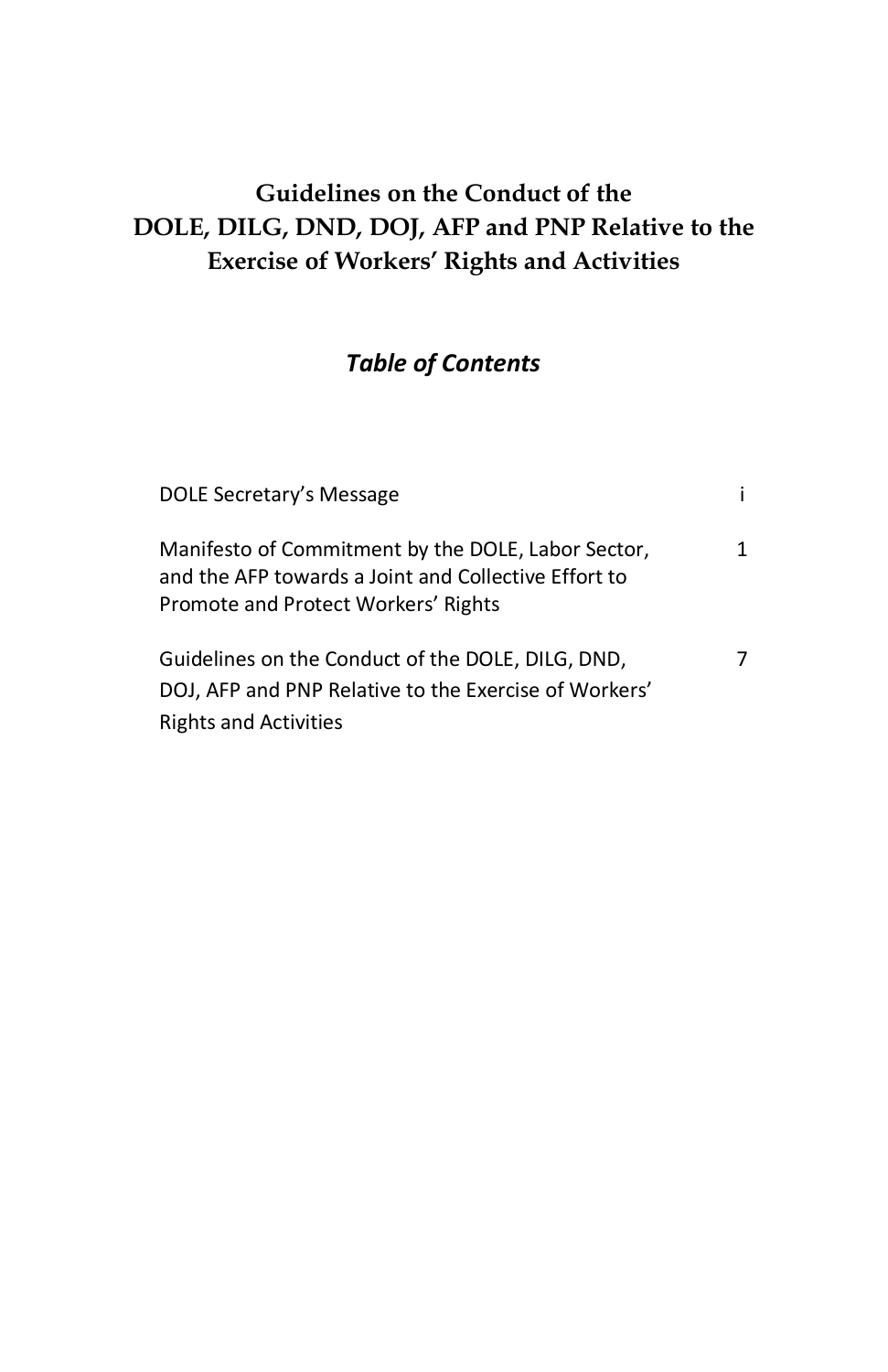#### **Republic of the Philippines DEPARTMENT OF LABOR AND EMPLOYMENT Intramuros, Manila**



# **MESSAGE**

The key to sustained growth and industrial peace based on social justice is effective coordination between and among labor, management and government. Consistently, our policy on tripartism and social dialogue serves as a firm foundation for our continuing efforts in fostering stable but dynamic labor relations in the country.

It is in this principle that the tripartite partners collaborated to improve workers' exercise of their fundamental rights to freedom of association and collective bargaining which, according to the International Labour Organization (ILO) High Level Mission (HLM) in 2009, the Philippines has issues and gaps, in law and in practice, in the application of International Labor Standards, particularly on ILO Convention 87 (Convention on Freedom of Association and Protection of the Right to Organize).

With our unified efforts to resolve issues of violence and impunity ensuing from the intervention of security and peace-keeping forces, particularly of the military, police, local chief executives and company security personnel during the exercise of workers' rights and to address Philippine commitments under the HLM, the stakeholders developed and issued on 07 May 2012 another landmark document in the form of the *"Guidelines on the Conduct of the DOLE, DILG, DND, DOJ, PNP and AFP Relative to the Exercise of Workers' Rights and Activities"*.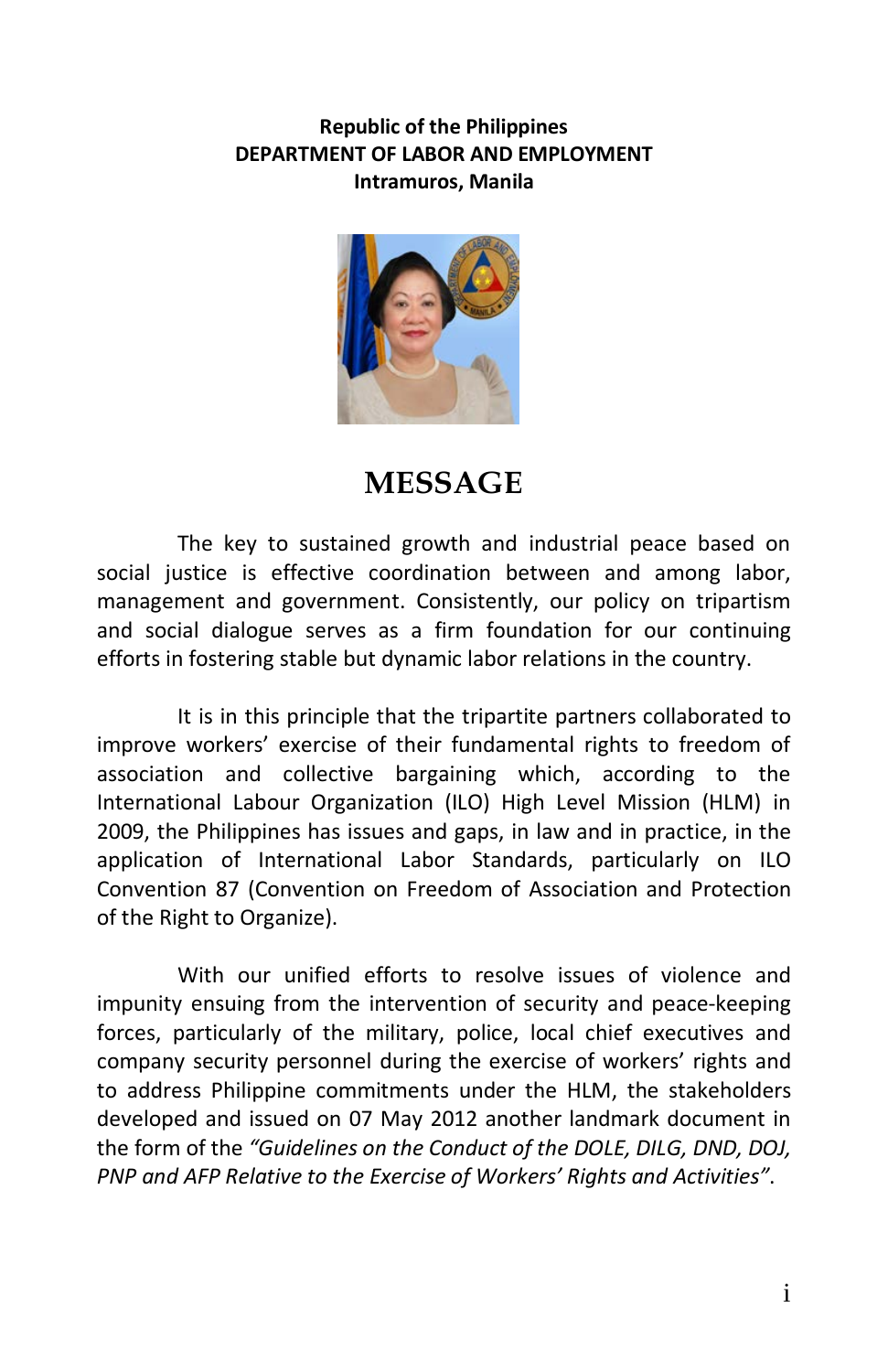This Guidelines was formulated to ensure the effective exercise of trade union rights and the prevention of violations of workers' rights, in a climate free from violence, pressure, fear and duress of any kind from any organization.

With yet another milestone resulting from the stakeholders' collaboration, we are positive that we are making significant progress in rendering utmost service to those who we have sworn to serve and protect. We believe that the commitments stated herein, shall always be upheld - in principle and in practice - by the tripartite partners, in our quest for harmonious industrial relations and inclusive growth.

> ressery  **ROSALINDA DIMAPILIS-BALDOZ**  *Secretary*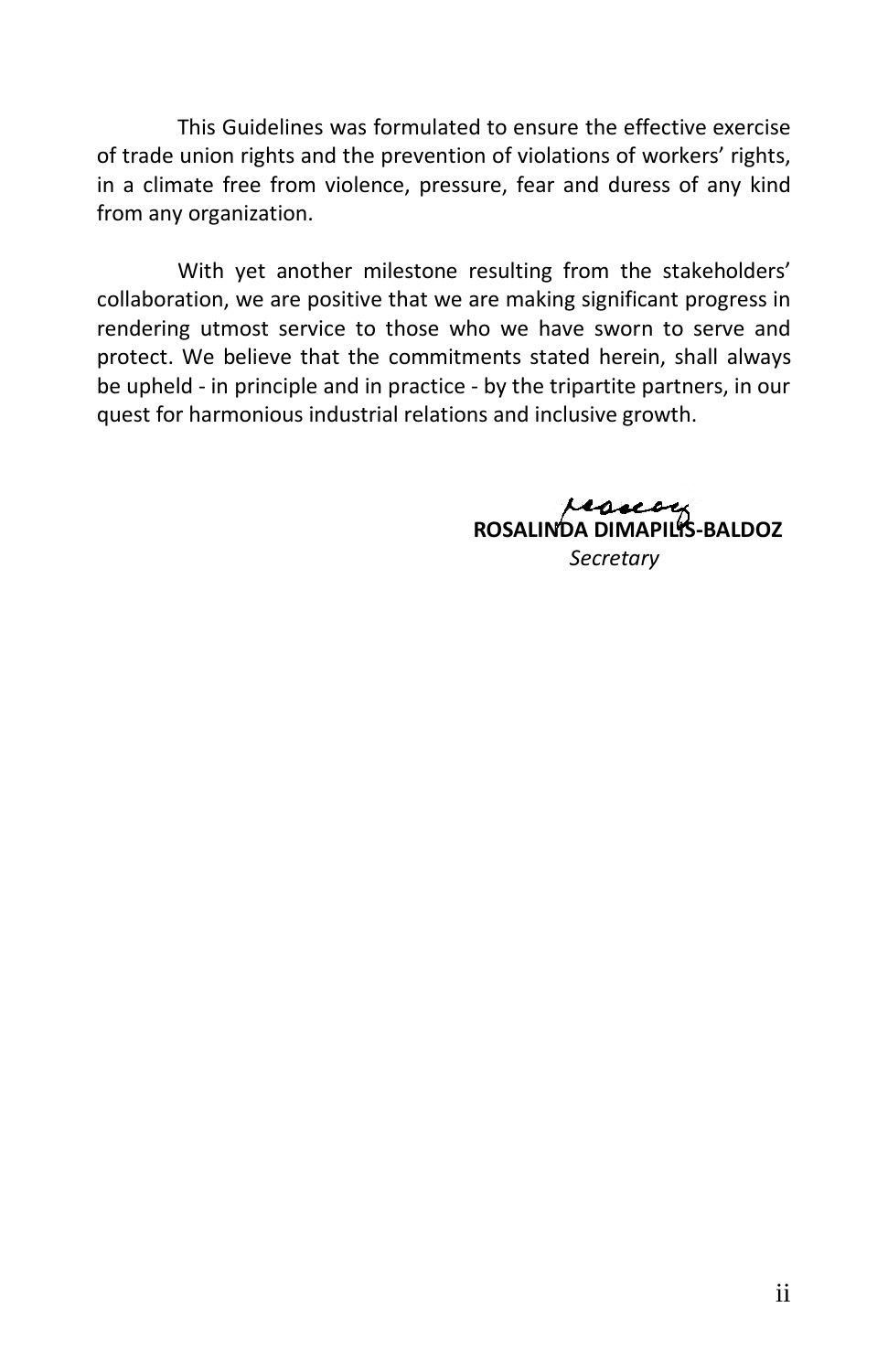Republic of the Philippines Quezon City

# **MANIFESTO OF COMMITMENT BY THE DEPARTMENT OF LABOR AND EMPLOYMENT, LABOR SECTOR, AND THE ARMED FORCES OF THE PHILIPPINES TOWARDS A JOINT AND COLLECTIVE EFFORT TO PROMOTE AND PROTECT WORKERS' RIGHTS**

**WHEREAS**, the Department of Labor and Employment (DOLE), Labor Sector, and the Armed Forces of the Philippines (AFP), in line with the ILO High Level Mission observations and recommendations addressing obstacles to the effective exercise of trade union rights and violence against trade unionists, including allegation of militarization of workplaces and impunity, recognize the need to hold social dialogue and build and develop coordinative works to improve observance with the provisions of the Philippine Constitution; the Labor Code of the Philippines; the United Nations Universal Declaration of Human Rights; the International Labour Standards particularly, ILO Convention Nos. 87, Freedom of Association and Right to Organize, 1948 and 98, Right to Organize and Collective Bargaining, 1949; the International Humanitarian Law (IHL); and other international treaties, accords and instruments where the Philippines is a signatory;

**WHEREAS**, it is a common aspiration of all government and non-government organizations to enhance and strengthen respect for the inherent rights and dignity of all persons and sectors of society and to guarantee their right to life, liberty and security without discrimination of any kind;

**WHEREAS**, the AFP has implemented on January 1, 2011 the Internal Peace and Security Plan "BAYANIHAN" that prescribes two (2) Strategic Approaches: the Whole of Nation Approach that entails the participation of all stakeholders in peace and development efforts, and the People-Centered Approach that gives primacy to the respect for and protection of human rights, adherence to the International Humanitarian Law, and abidance to the Rule of Law.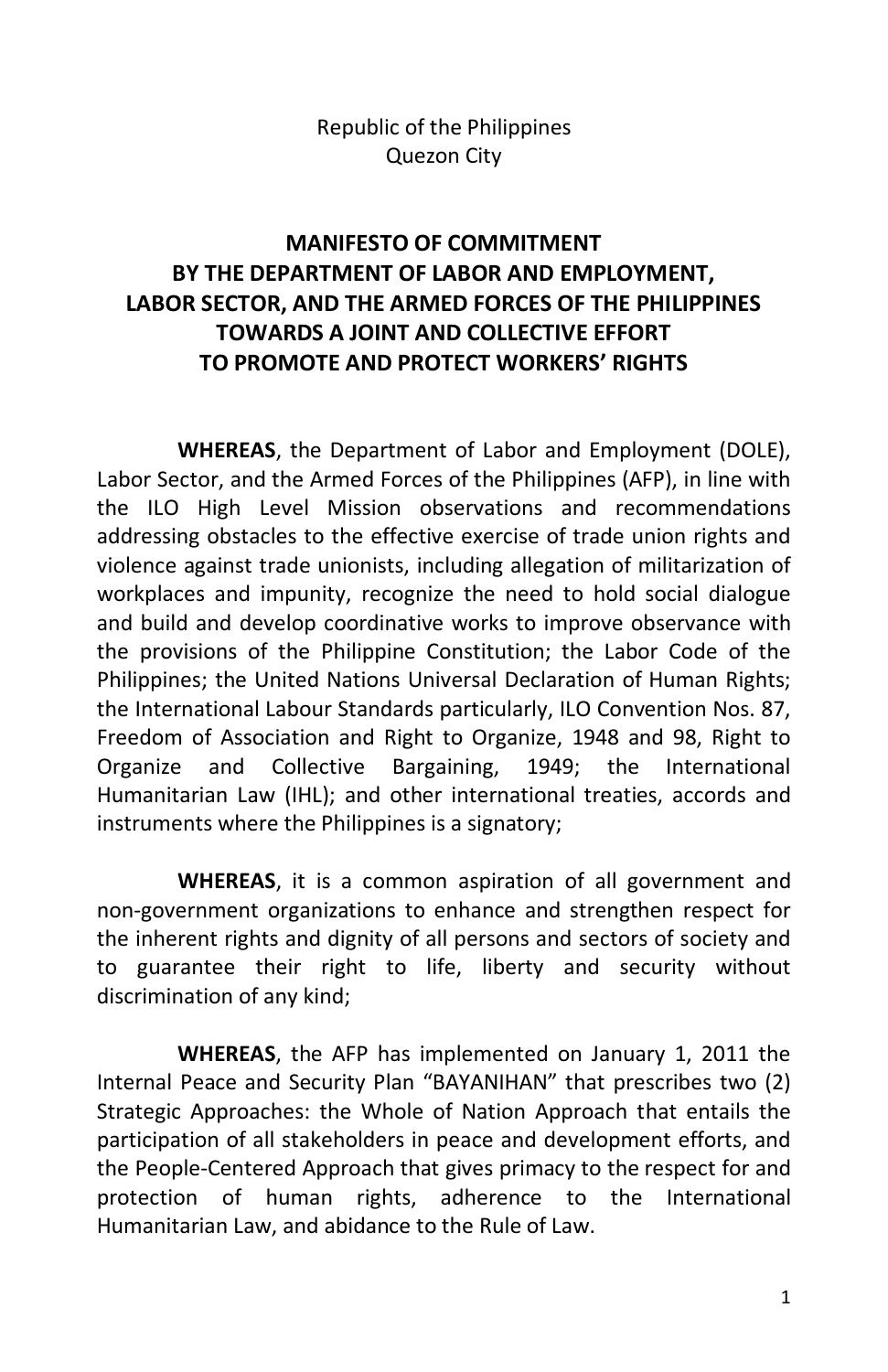**WHEREAS**, workers, as primary social and economic force, possess the right to freedom of association and collective bargaining as the means of improving the conditions of labor and of establishing lasting peace based on social justice which is essential to sustained progress;

**NOW THEREFORE, we, the participants and attendees to the DOLE-Labor Sector-AFP SUMMIT ON THE PROTECTION AND PROMOTION OF WORKERS RIGHTS with the theme "***Karapatan ng Manggagawang Pilipino…Kapit-bisig Isulong Patungo sa Kaunlaran at Kapayapaan***", hereby RESOLVE and MANIFEST:**

- 1. That, we commit ourselves and the organizations we respectively represent, to promote and protect human rights and workers' rights at all times in pursuit of lasting peace based on social justice.
- 2. That, we shall undertake to conduct social dialogue to:
	- a) Immediately craft guidelines on the conduct of the AFP relative to the exercise of the workers' right to freedom of association, collective bargaining, right to concerted action and other trade union activities;
	- b) Establish a mechanism to allow joint implementation and monitoring of said guidelines including its periodic review and adjustments, as needed; and
	- c) Support initiatives to reform the justice system to facilitate the resolution of alleged extra-judicial killings, specifically to strengthen forensic investigations.
	- d) Conduct other joint activities, as required, to further achieve the goals of this Manifesto.
- 3. That, we shall conduct joint orientation in the national, regional and provincial level, together with other relevant partners as required, to raise the awareness of all government and non-government sectors towards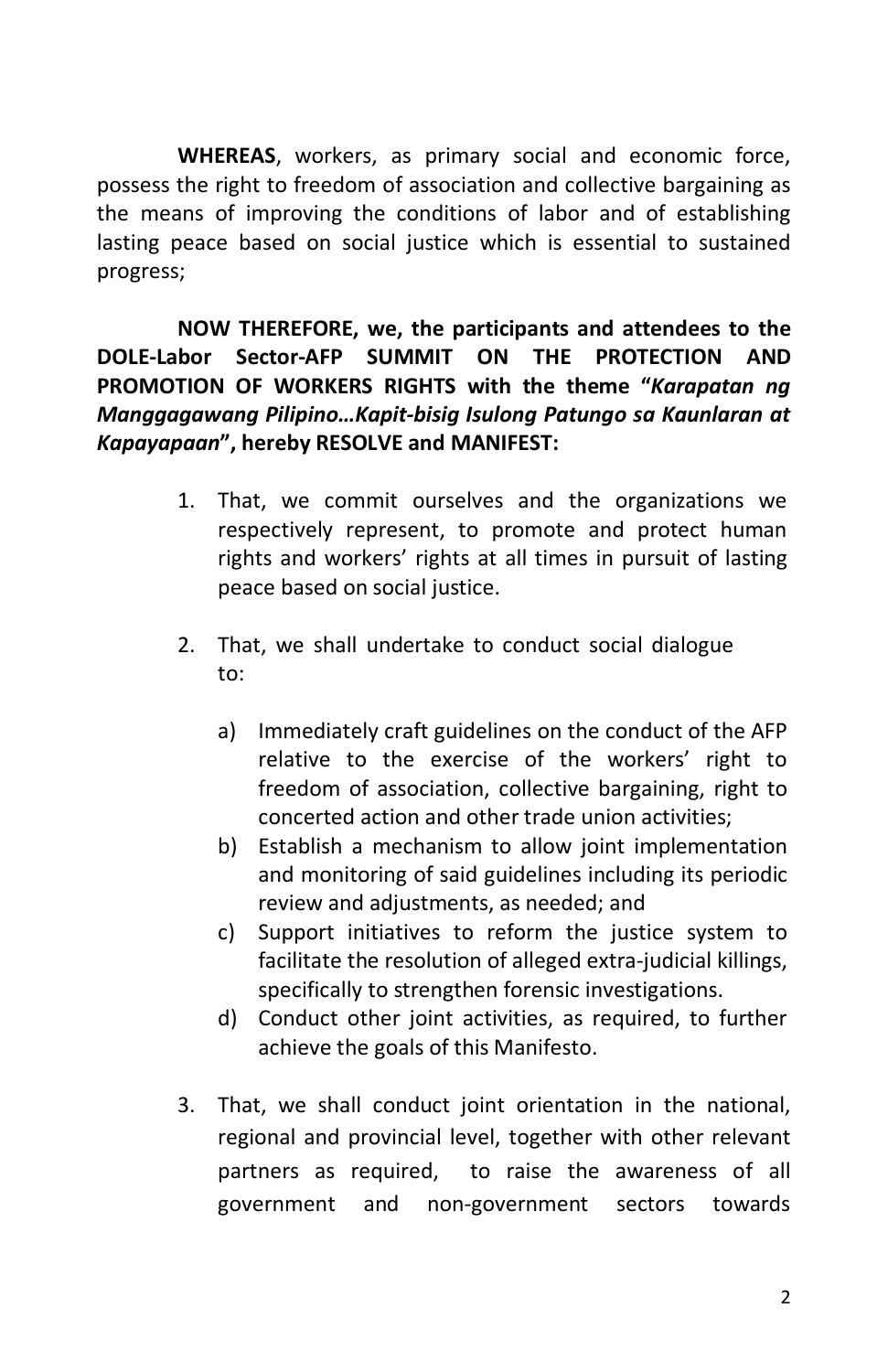consciously adhering and abiding with the provisions of the Philippine Constitution; the Labor Code of the Philippines; the United Nations Universal Declaration of Human Rights; the International Labour Standards particularly, ILO Convention Nos. 87 and 98; the International Humanitarian Law (IHL); and other international treaties, accords and instruments where the Philippines is a signatory.

**Done this 21st day of July 2011 at the AFP Commissioned Officers Clubhouse, General Headquarters, Armed Forces of the Philippines, Camp General Emilio Aguinaldo, Quezon City.** 

*For the Department of Labor and Employment*

*For the Department of National Defense*

**(SGD) ROSALINDA DIMAPILIS-BALDOZ Secretary** 

**(SGD) VOLTAIRE T. GAZMIN Secretary** 

**(SGD) HANS LEO J. CACDAC** Undersecretary

**(SGD) PIO LORENZO F. BATINO** Undersecretary

#### *For the Armed Forces of the Philippines*

**(SGD) EDUARDO SL OBAN JR** General AFP Chief of Staff, AFP

#### **(SGD) DOMINGO J TUTAAN JR**

Colonel (CAV) GSC PA Chief, AFP Human Rights Office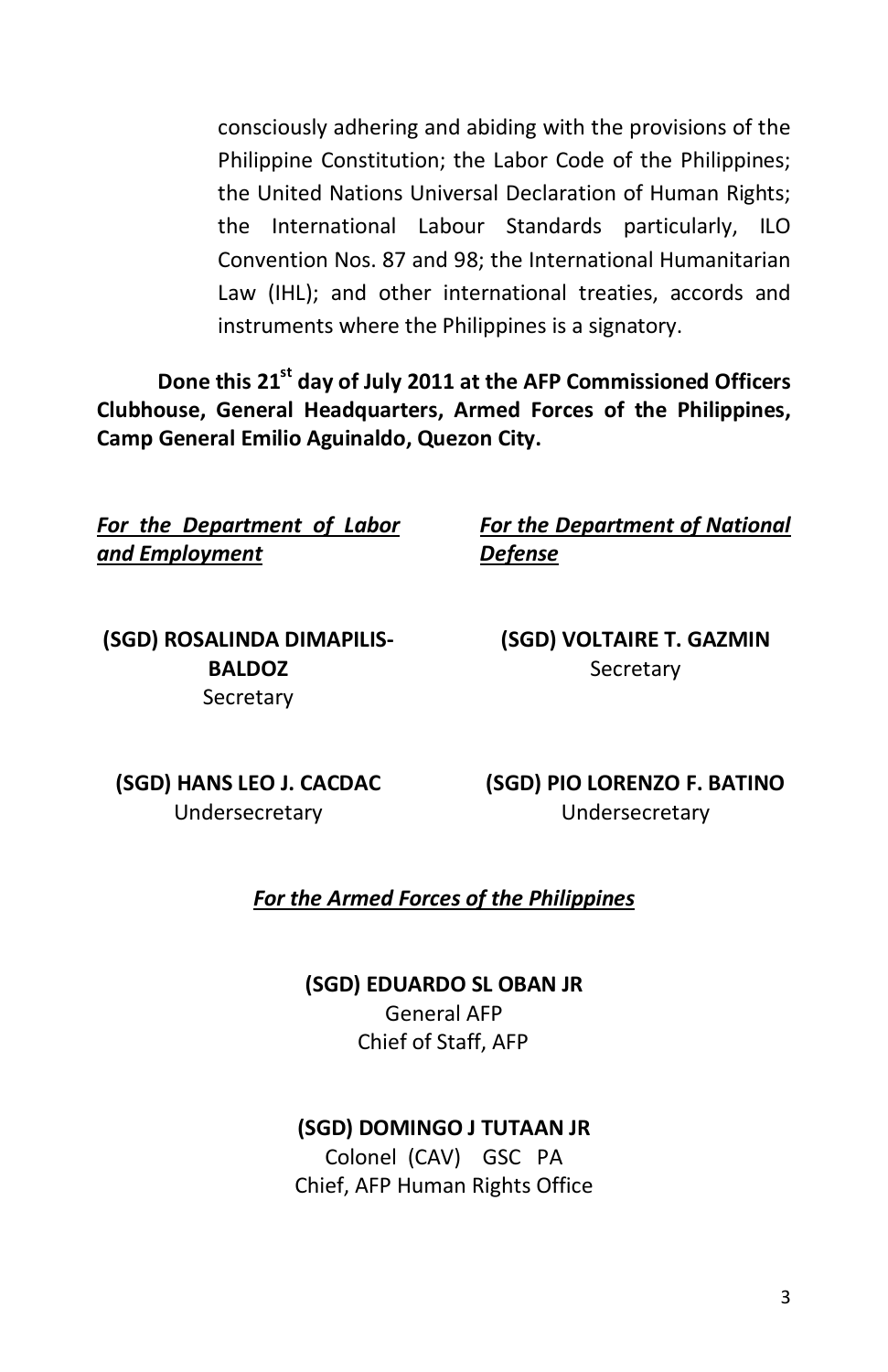#### **Labor Sector**

*For the Trade Union Congress of the Philippines (TUCP):*

**(SGD) ERNESTO F. HERRERA** Secretary-General

> **(SGD) FLORENCIA P. CABATINGAN** DAWN-TUCP

**(SGD) ABRAHAM REYES** PTGWO-TUCP

**(SGD) ARTHUR F. JUEGO TUCP** 

**RAFAEL E. MAPALO TUCP** 

*For the Federation of Free Workers (FFW):*

**(SGD) JOSE SONNY G. MATULA** President

**(SGD) ALLAN S. MONTANO** President Emeritus

**(SGD) ANTONIO C. ASPER** Vice President for External Affairs

*For the Alliance of Progressive Labor (APL):*

> **JOSUA MATA** Secretary General

**(SGD) ESPERANZA S. OCAMPO** PGEA-TUCP

> **(SGD) ALAN TANJUSAY** ALU-TUCP

**(SGD) VICTORINO F. BALAIS** PTGWO-TUCP

**(SGD) ROSALINDA MANABAT** PTGWO-TUCP

*For the Trade Union and Allied Services (TUPAS):*

> **(SGD) VLADIMIR R. TUPAZ** Secretary-General

*For the Pambansang Diwa ng Manggagawang Pilipino (PDMP):*

**(SGD) NORBERTO M. ALENSUELA SR.** Vice President

4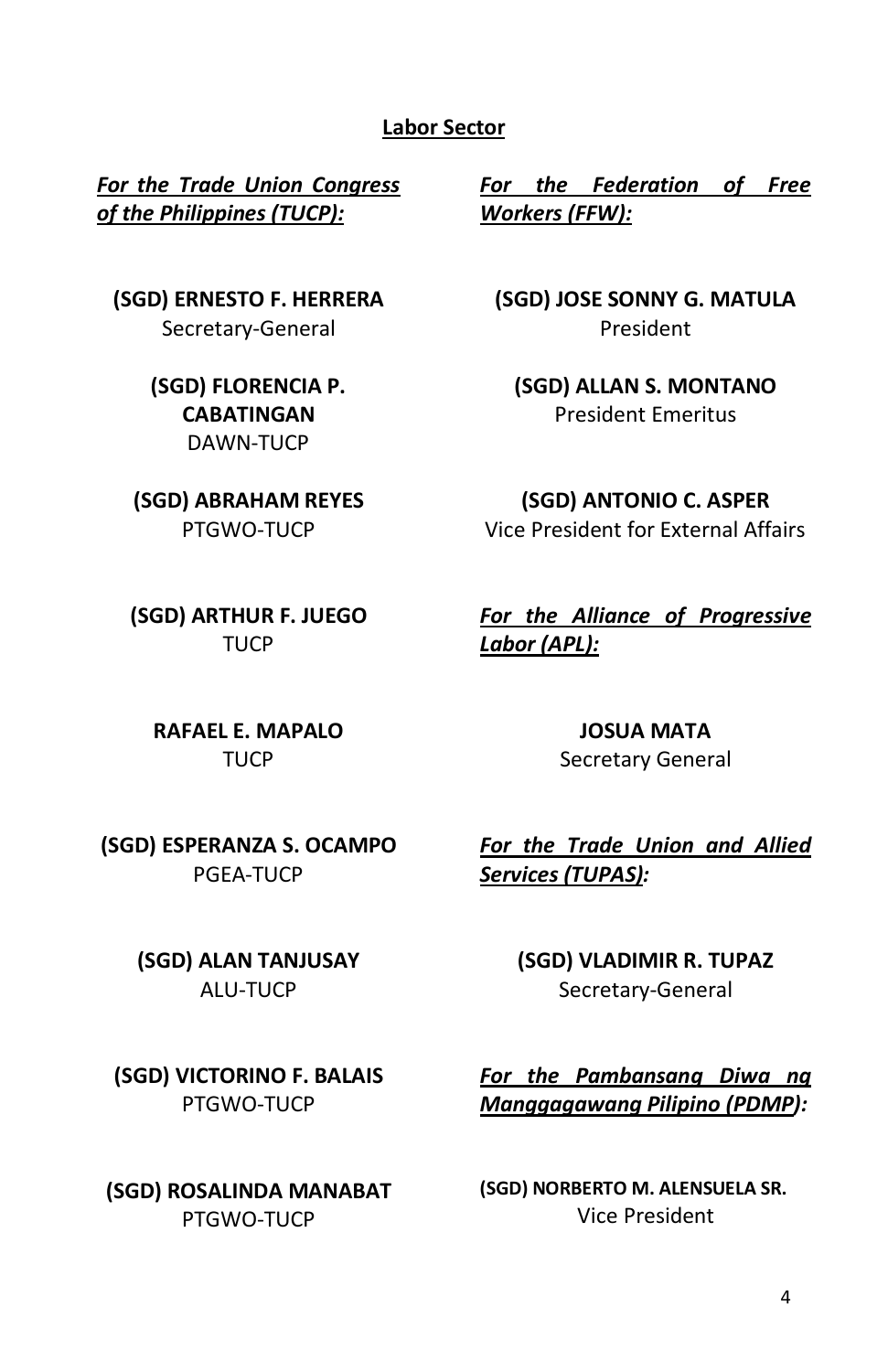**(SGD) RODOLFO S. PASCASIO** PTGWO-TUCP

**(SGD) ARLENE MANALAC** PTGWO-TUCP

**(SGD) ROLANDO GALOR** PTGWO-TUCP

**(SGD) GILBERT P. LORENZO TUCP** 

*For the Lakas Manggagawa Labor Center (LMLC):*

> **RONALDO S. TUAZON** Treasurer

*For the Association of Genuine Labor Organizations (AGLO):*

> **BUTCH B. PENA** Vice President

*For Automotive Industry Workers' Alliance (AIWA):*

*For the National Union of Bank Employees (NUBE):*

**(SGD) ANGEL Y. DIMALANTA** President

**(SGD) JOSE P. UMALI JR.** President

*For the Alliance of Independent Hotel & Restaurant Workers Union (AIHRWU):*

*For the Alliance of Filipino Workers (AFW):*

**(SGD) ANGELITO P. CALDERON** National President

**(SGD) DANTE F. SUCGANG**

**(SGD) WILLY M. PULLA**

**(SGD) GREGORIO C. DEL PRADO** Vice President for External Affairs

*For the Bukluran ng Manggagawang Pilipino (BMP):*

> **(SGD) TEODERICO NAVEA** Secretary General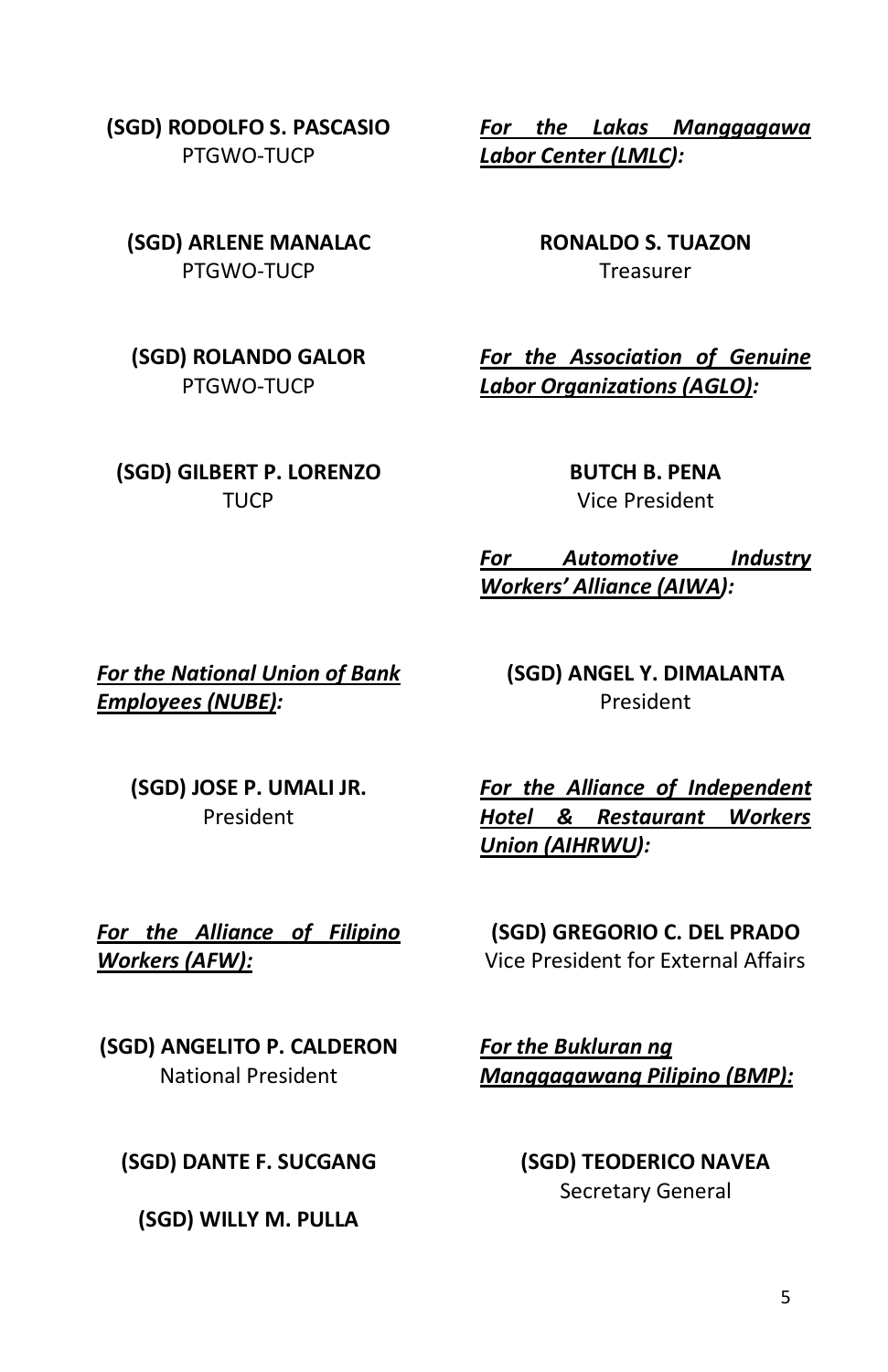*For the Pambansang Diwa ng Manggagawang Pilipino (PDMP):*

*For the Manggagawa Para sa Kalayaan ng Bayan (MAKABAYAN):*

**(SGD) NORBERTO M. ALENSUELA SR.** Vice President

**(SGD) PEDRO N. PINLAC** Chairperson

#### **Signed in the Presence of**

#### **(SGD) KAREN CURTIS**

Deputy Director, International Labor Standards International Labor Organization

### **(SGD) LORETTA ANN ROSALES**

Chairperson Commission on Human Rights of the Philippines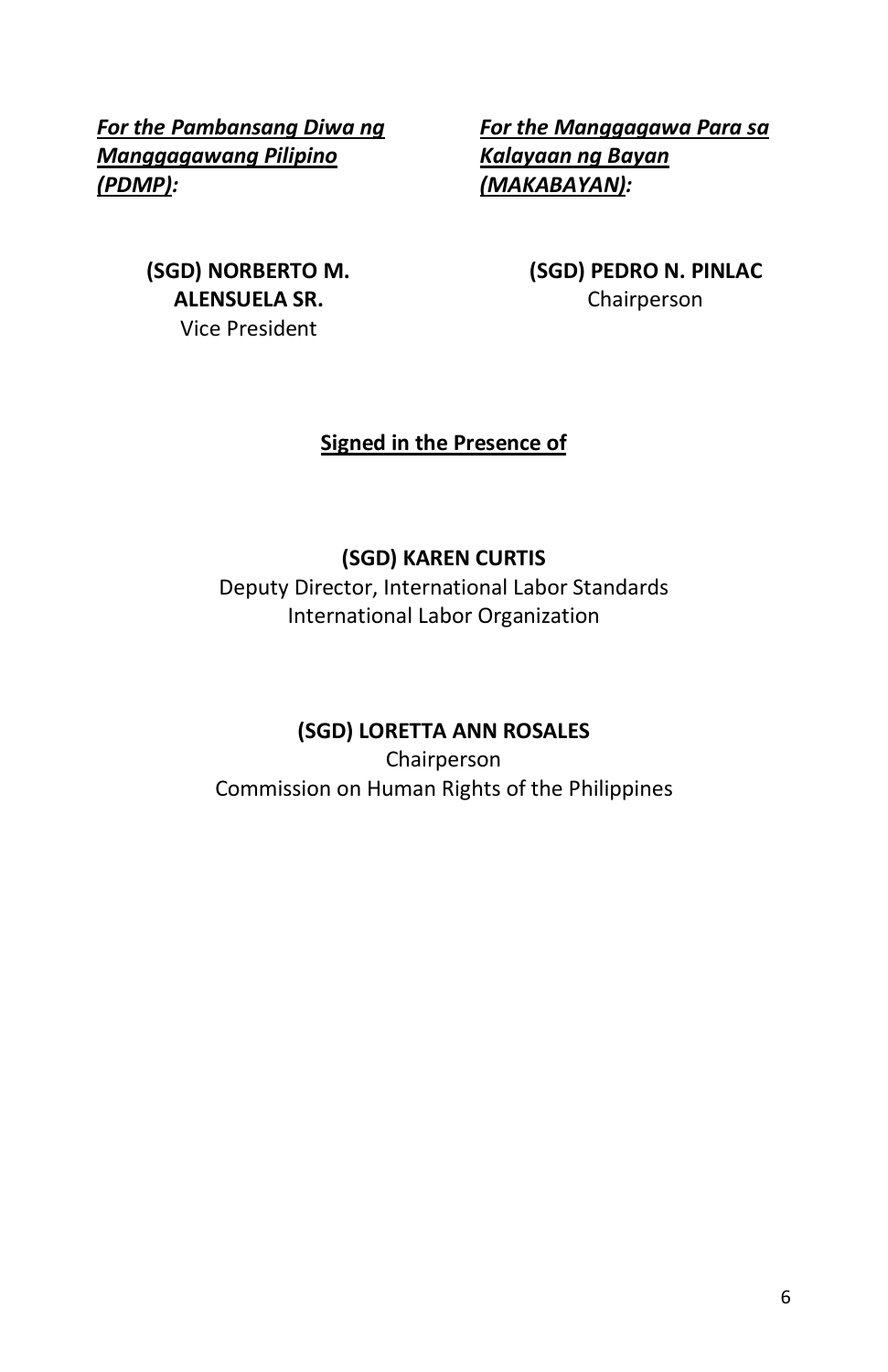

# **GUIDELINES ON THE CONDUCT OF THE DOLE, DILG, DND, DOJ, AFP AND PNP RELATIVE TO THE EXERCISE OF WORKERS' RIGHTS AND ACTIVITIES**

To promote the effective exercise of workers' and trade union rights and to address violence and threats against workers and trade unionists, including the reports and/or allegations of militarization of workplaces and impunity, this Guidelines is hereby prescribed to govern the official conduct of all members/personnel/officers of the following government agencies/units:

- 1) Department of Labor and Employment (DOLE);
- 2) Department of the Interior and Local Government (DILG);
- 3) Department of National Defense (DND);
- 4) Department of Justice (DOJ);
- 5) Armed Forces of the Philippines (AFP) including the CAFGU Active Auxiliaries (CAAs) and the Special CAFGU Active Auxiliaries (SCAAs);
- 6) Philippine National Police (PNP) including its Supervisory Office for Security and Investigation Agency (SOSIA); and
- 7) Barangay Tanod/Barangay Public Safety Officer (BPSO).

All its members/personnel/officers are required to conduct themselves in accordance with the provisions of the 1987 Philippine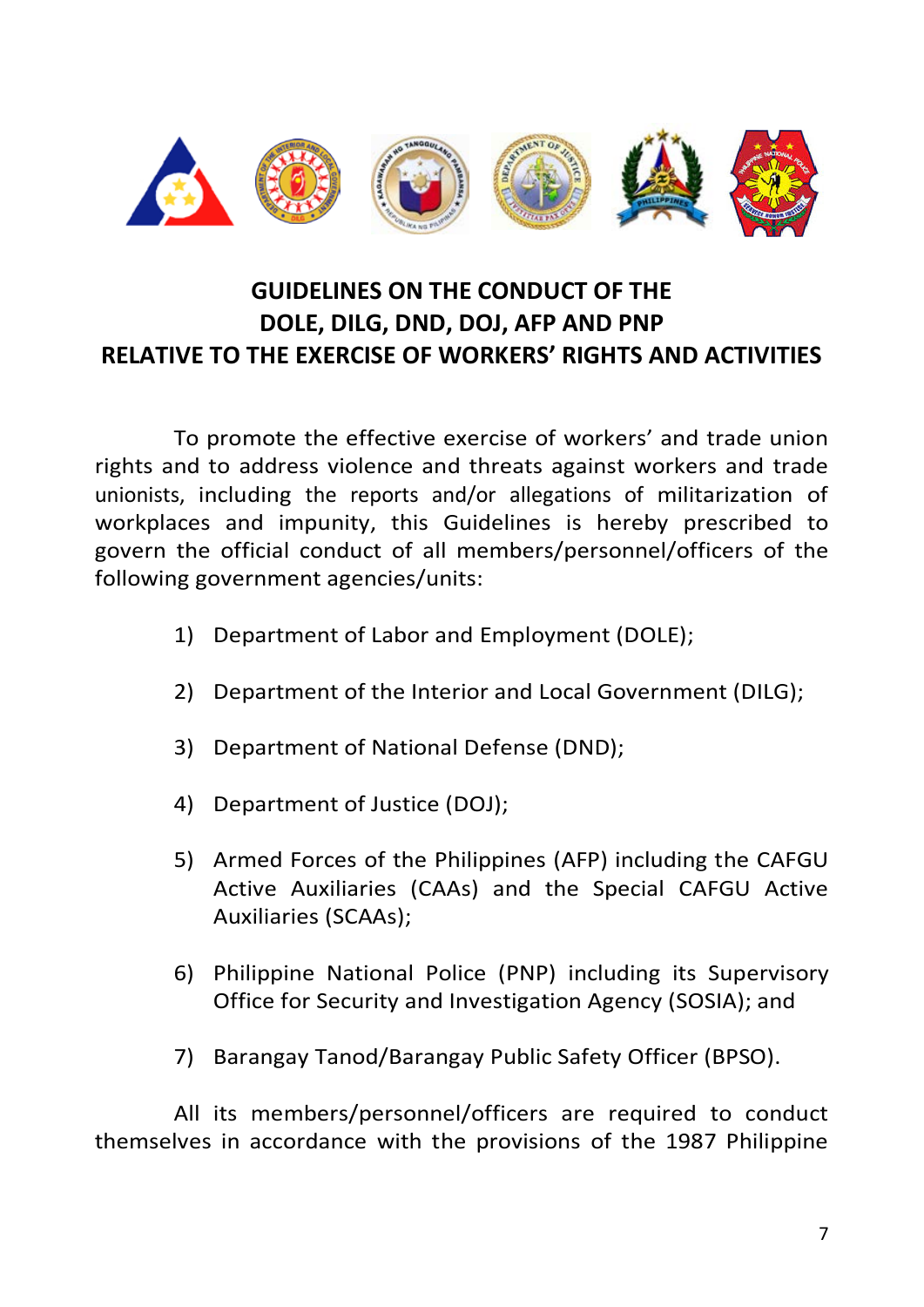Constitution; Labor Code of the Philippines, as amended; Republic Act No. 7160, Local Government Code of the Philippines; United Nations Universal Declaration of Human Rights; International Covenant on Civil and Political Rights (ICCPR); International Covenant on Economic, Social and Cultural Rights (ICESCR); ILO Protocols and Recommendations and International Labour Standards, in particular ILO Convention on Freedom of Association and Protection of the Right to Organize (No. 87) and ILO Convention on the Right to Organize and Collective Bargaining (No. 98); International Humanitarian Law (IHL); Presidential Memorandum No. 393; Joint Circular 2-91 (Directing the AFP and the PNP to Reaffirm their Adherence to the Principles of Humanitarian Law and Human Rights in the Conduct of Security/Police Operations); and the Social Contract with the Filipino People of President Benigno S. Aquino III.

#### **I. GENERAL POLICY**

Workers and employers have the right to life, liberty and property and enjoy the right to political dissent within the bounds of law. The absence of these civil liberties removes all meaning from the concept of workers' and employers' rights, which are better exercised in a climate that is free from violence, pressure or threats of any kind. It is incumbent upon the government to ensure that this principle is respected and for workers**'** and employers' organizations to guarantee that these rights are not abused.

Workers' rights are human rights. The right to form and to join unions for the protection of his/her interests are constitutionally guaranteed pursuant to Article 23 of the UDHR and provided in the ICCPR. Thus, a system of democracy and respect of fundamental human rights are essential to full and genuine observance of the rights of all workers particularly, freedom of association and civil liberties.

In order to ensure observance of workers' rights, it is hereby emphasized that labor disputes are within the sole jurisdiction of the DOLE and/or through its appropriate agencies pursuant to the Labor Code of the Philippines, as amended, while matters involving peace and order and law enforcement are under the jurisdiction of the DILG through the PNP pursuant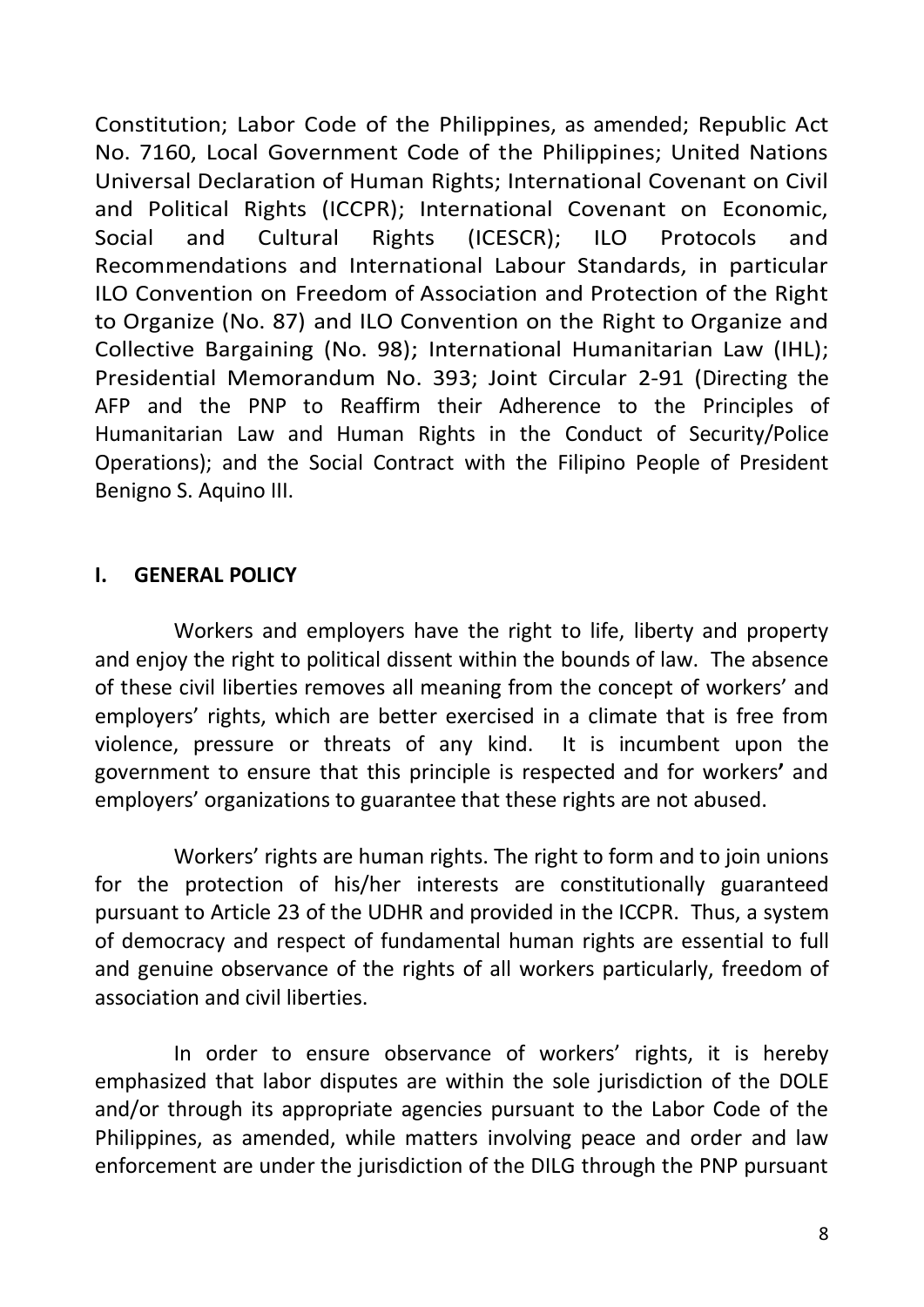to Republic Act No. 6975, *"Department of the Interior and Local Government Act of 1990"*, as amended by Republic Act No. 8551, *"Philippine National Police Reform and Reorganization Act of 1998"* and the protection of the people and the State and securing the sovereignty of the State and integrity of the national territory are under the jurisdiction of the AFP pursuant to Article II, Section 3 of the 1987 Philippine Constitution.

## **II. WORKERS' RIGHTS RELATIVE TO THE EXERCISE OF FREEDOM OF ASSOCIATION**

Workers' rights relative to the exercise of freedom of association shall be respected and protected at all times. These include:

- 1) The right to establish and join organizations without discrimination to include the right of trade unions/workers' organizations or their leaders or members not to be prejudiced by reason of their actual or potential membership in a political party that is in opposition to a political party in power;
- 2) The right to life and personal safety shall include the right of trade unions and workers' associations to carry out their activities in full freedom in accordance with labor and other related laws and to be protected from threats of or actual violence committed by persons or organizations opposed to their trade union activities;
- 3) The right to freedom and security from arbitrary arrest and detention shall include the right of persons and properties of trade unions and workers' associations to be secured from unreasonable and unlawful searches and seizures and to due process of law;
- 4) The right to freedom of opinion and expression shall include the right of every worker/trade unionist to freely and publicly express his/her personal opinions, orally or in writing, on matters affecting his/her rights; and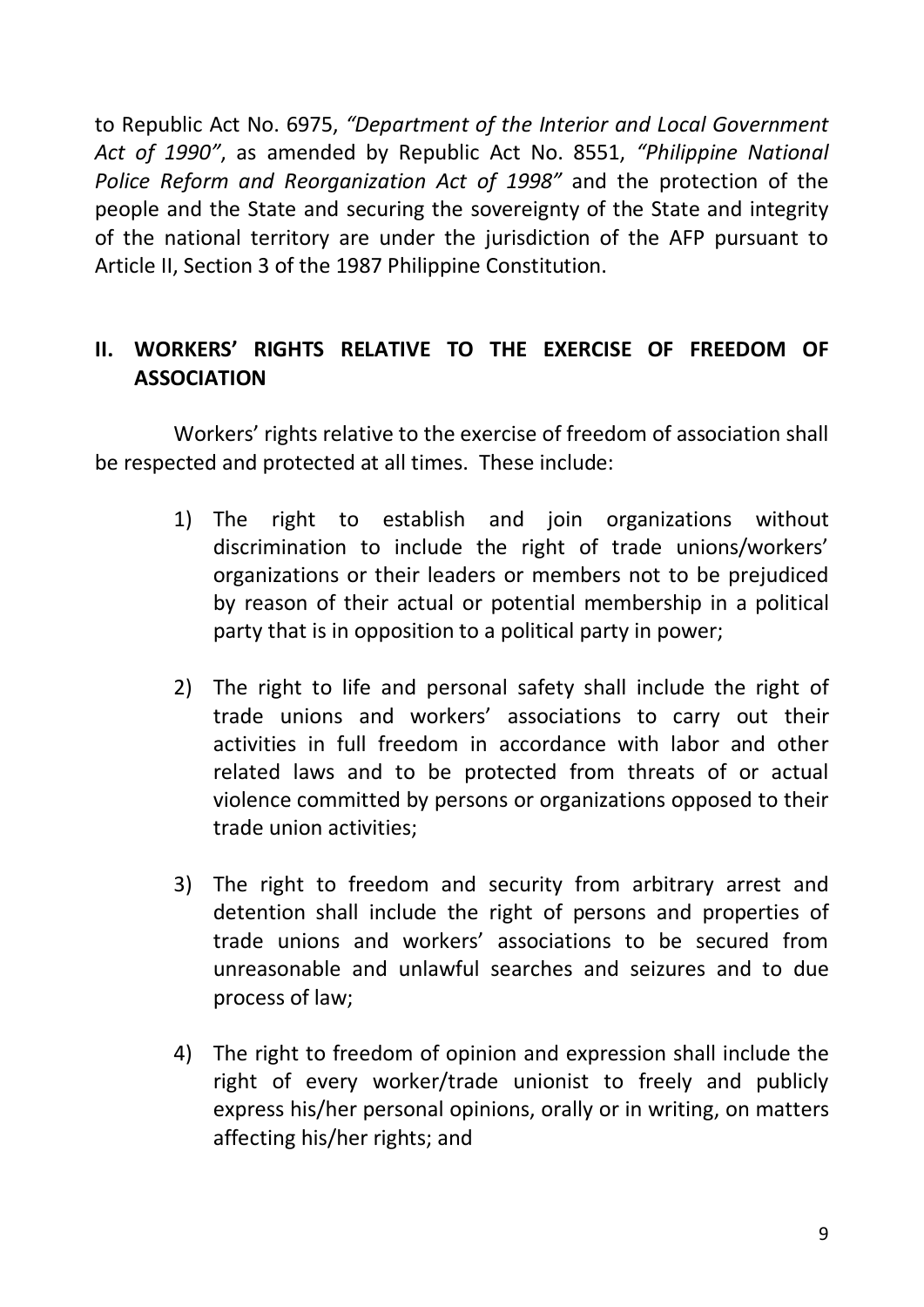5) The right to freedom of assembly shall include the right of workers and trade unions to engage in peaceful concerted actions in accordance with law and the International Labour Standards.

#### **III. SCOPE AND COVERAGE**

This Guidelines shall be applicable to all cases of exercise of workers' rights particularly, freedom of association, collective bargaining, concerted actions and other trade union activities in relation to the involvement/mobilization of the members of the AFP, including CAAs and SCAAs, the PNP, the Local Chief Executives, company security personnel/ security guards and the Barangay Tanod/BPSO thereat.

#### **IV. DEFINITION OF TERMS**

- 1) Actual Violence refers to an ongoing and intentional use of physical force or power, against oneself, another person, or against a group or community, that either results in or has a high likelihood of resulting in injury, death or destruction of or damage to property.
- 2) Area of Operations refers to geographical areas assigned to unit commanders of the PNP and AFP for which they have responsibility and in which they have authority to conduct police and military operations respectively.
- 3) Certification Election means the process of determining, through secret ballot, the sole and exclusive bargaining agent of the employees in an appropriate bargaining unit, for purposes of collective bargaining.
- 4) Community refers to a body of people having common rights, privileges or interests, or living in the same place under the same laws and regulations.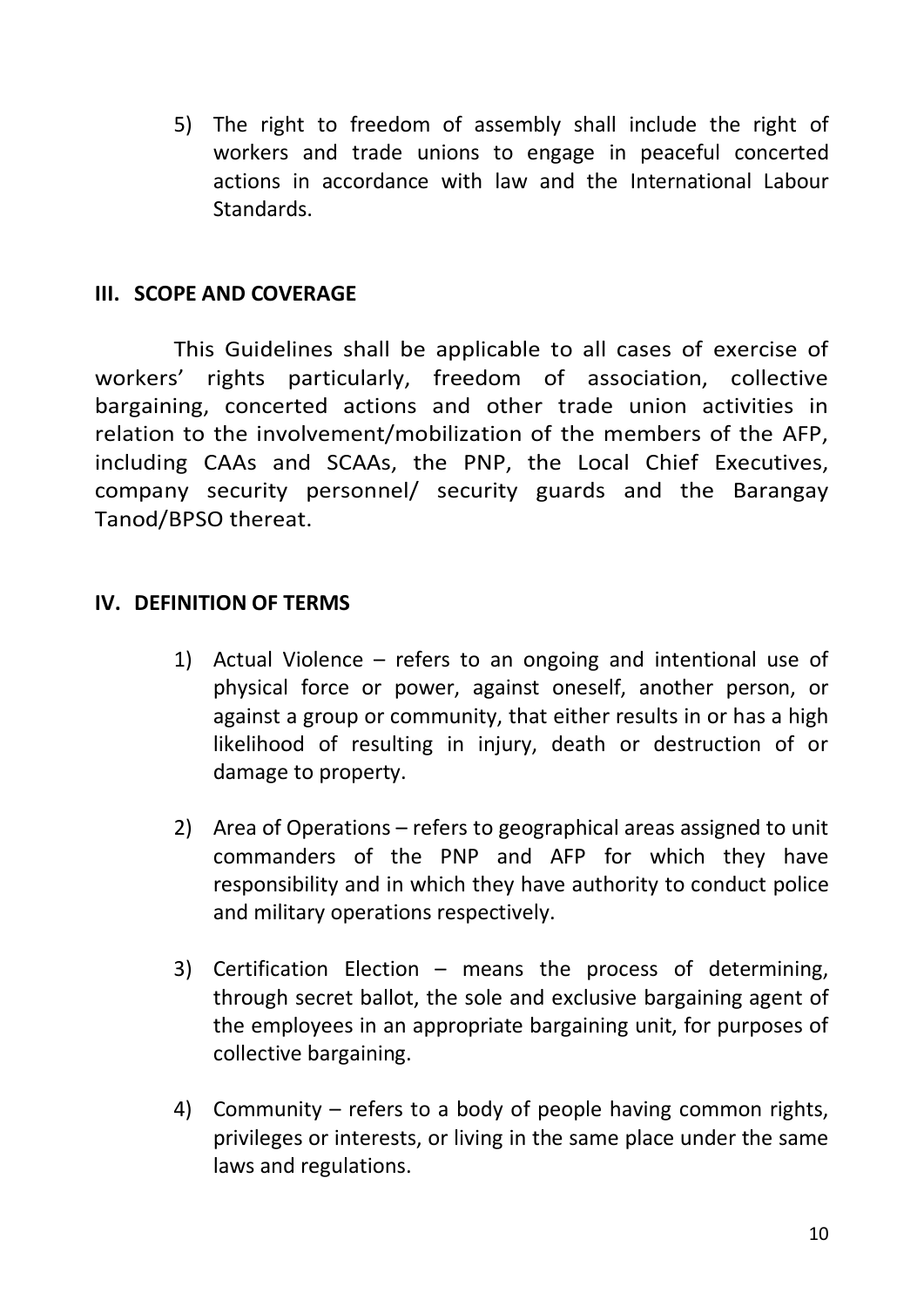- 5) Concerted Actions refer to activities undertaken by two or more persons arising from a labor dispute or in the exercise of constitutionally guaranteed rights and freedoms.
- 6) Conflict Group refers to any armed group or force formed not for the purpose of advancing interests or causes of workers that is in clash with or in a state of opposition to the armed forces/state.
- 7) Counter-insurgency refers to comprehensive civilian and military efforts, strategies, plans and programs undertaken to address insurgency and its root causes and to halt or extinguish an organized movement aimed at the overthrow of a duly constituted government through the use of subversion and armed conflict.
- 8) Freedom of association refers to the right of workers and employers to form or join an organization of their own choosing, without prior authorization, to collectively protect and promote their economic and social interests.
- 9) Harassment refers to the manifestly physical or verbal or systematic and/or continued unwarranted action of one party or group, including threats and demands.
- 10) Labelling and/or Tagging and/or Red Baiting refers to the act of accusing, denouncing, attacking or persecuting an individual or organization as a communist or communist sympathizer without legal basis and due process of law.
- 11) Labor Dispute refers to any controversy or matter concerning terms and conditions of employment or the association or representation of persons in negotiating, fixing, maintaining, changing or arranging the terms and conditions of employment, regardless of whether the disputants stand in the proximate relation of employer and employee.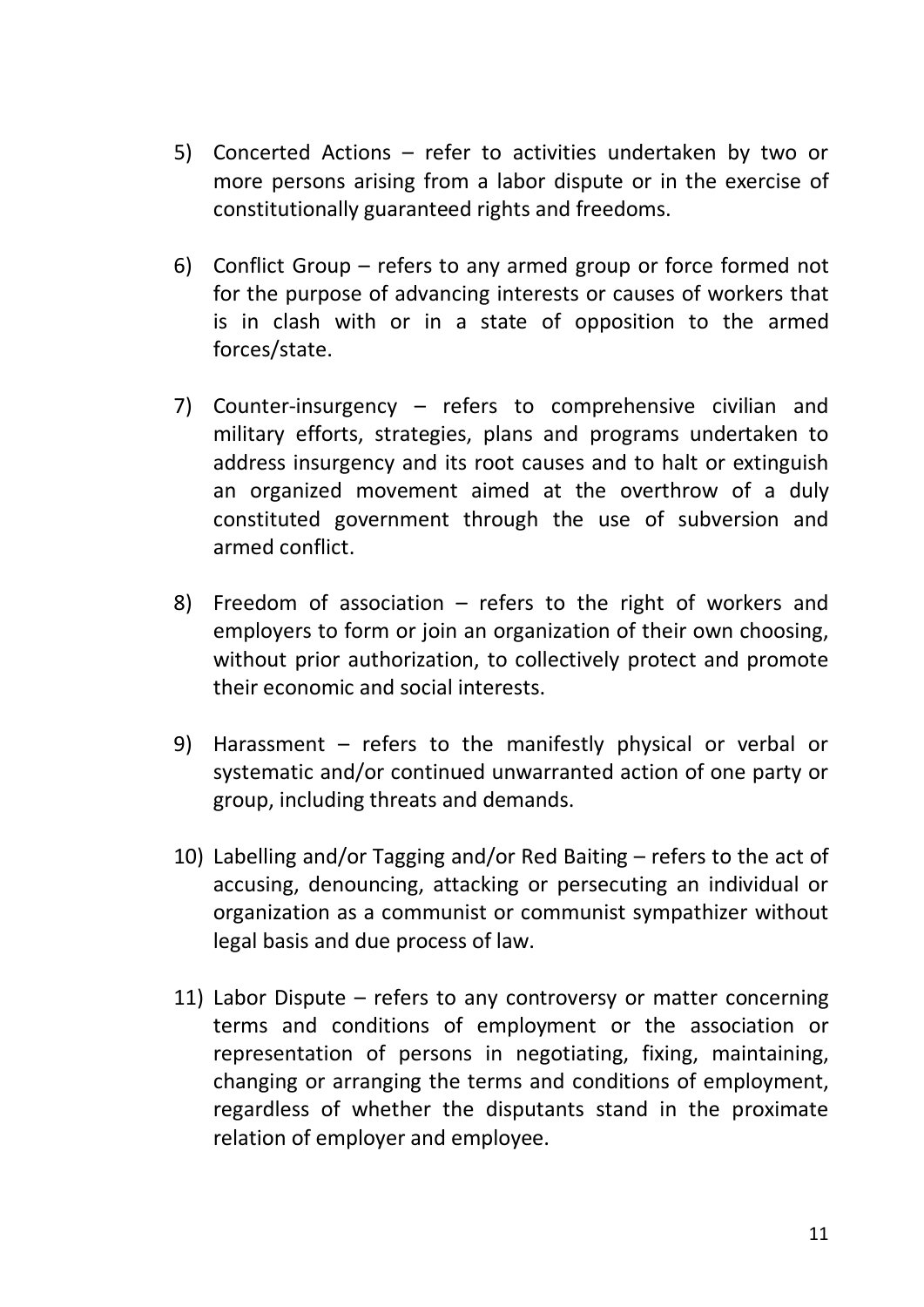- 12) Labor Federation means any labor organization registered with the DOLE as labor federation.
- 13) Labor Organization means any union or association of employees which exist in whole or in part for the purpose of collective bargaining or of dealing with employers concerning terms and conditions of employment.
- 14) Lockout means the temporary refusal of an employer to provide work as a result of an industrial or labor dispute.
- 15) Militarization for purposes of this Guidelines, refers to military intrusion, involvement or presence in a workplace or in trade union campaigns.
- 16) Military Operation refers to planned activities undertaken independently or in coordination with civilian entities in support to the accomplishment of AFP mission to gain popular support and weaken the will of the enemy to fight. It is characterized by activities that influence the beliefs, emotion, behaviors, attitudes and opinions of selected target audience; it establishes and maintains good relations between military forces, civil authorities and the civilian populace to facilitate military operations in support to the accomplishment of the AFP mission.
- 17) National Security Threat refers to a situation and/or environment where the nation's fundamental values defined in the Philippine Constitution and the way of life of Filipinos, its institutions, and its socio-economic-political interests are actually or potentially threatened.
- 18) Picketing means the right of workers to freedom of expression, peaceful assembly, and concerted actions consisting of the marching to and fro before the premises of an establishment involved in a labor dispute, generally accompanied by the carrying and display of signs, placards or banners with statements relating to the dispute.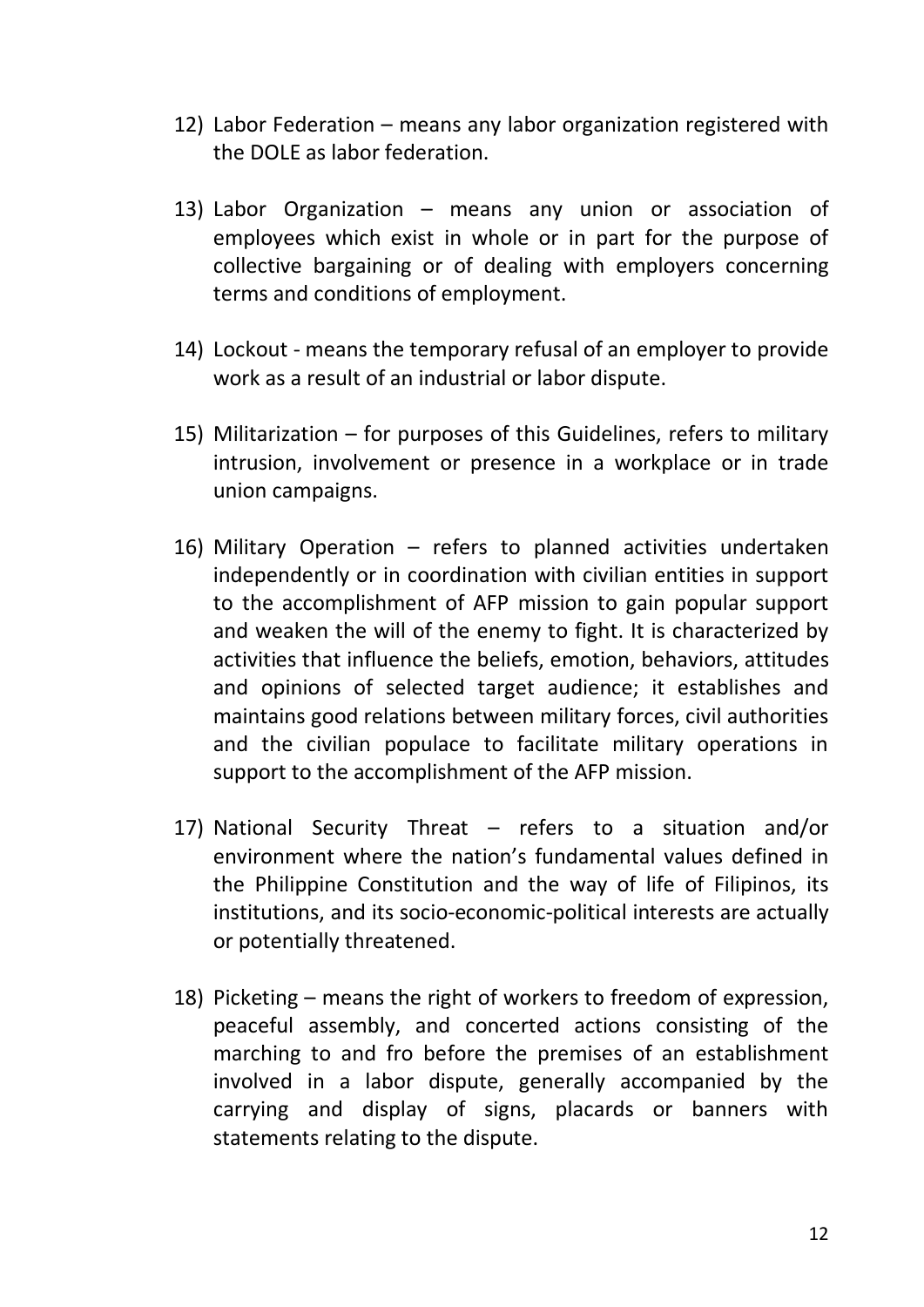- 19) Security situation refers to a condition or position with respect to the degree of protection against any danger, damage, loss and crime.
- 20) Strike means any temporary stoppage of work by the concerted action of the employees as a result of an industrial or labor dispute, or to express positions on socio-economic matters affecting workers' interests.
- 21) Strike-bound Area refers to the 50-meter radius from the establishment, warehouse, depots, plants or offices, including the sites or premises used as runaway shops of the employer struck against, as well as the immediate vicinity actually used by picketing strikers in moving to and fro before all points of entrance to and exit from said establishment.
- 22) Workplace refers to the office, premise or worksite where a worker is temporarily or habitually assigned. Where there is no fixed or definite workplace, the term shall include the place where the worker actually performs regular work, or where he/she regularly reports to render service or to take an assignment.

## **V. CONDUCT OF THE AFP/PNP RELATIVE TO THE EXERCISE OF WORKERS' RIGHT TO FREEDOM OF ASSOCIATION, COLLECTIVE BARGAINING, CONCERTED ACTIONS AND OTHER TRADE UNION ACTIVITIES**

- 1) Labor disputes shall be under the primary and sole jurisdiction of DOLE and/or its appropriate agencies. Members of the AFP, PNP and other law enforcement agencies, including Barangay Tanod/BPSO and company security personnel/security guards shall not intervene in labor disputes. The AFP and PNP may intervene only in the following cases:
	- a) Expressly requested in writing either through mail, email, fax or any similar means by the DOLE, through its Regional Offices, or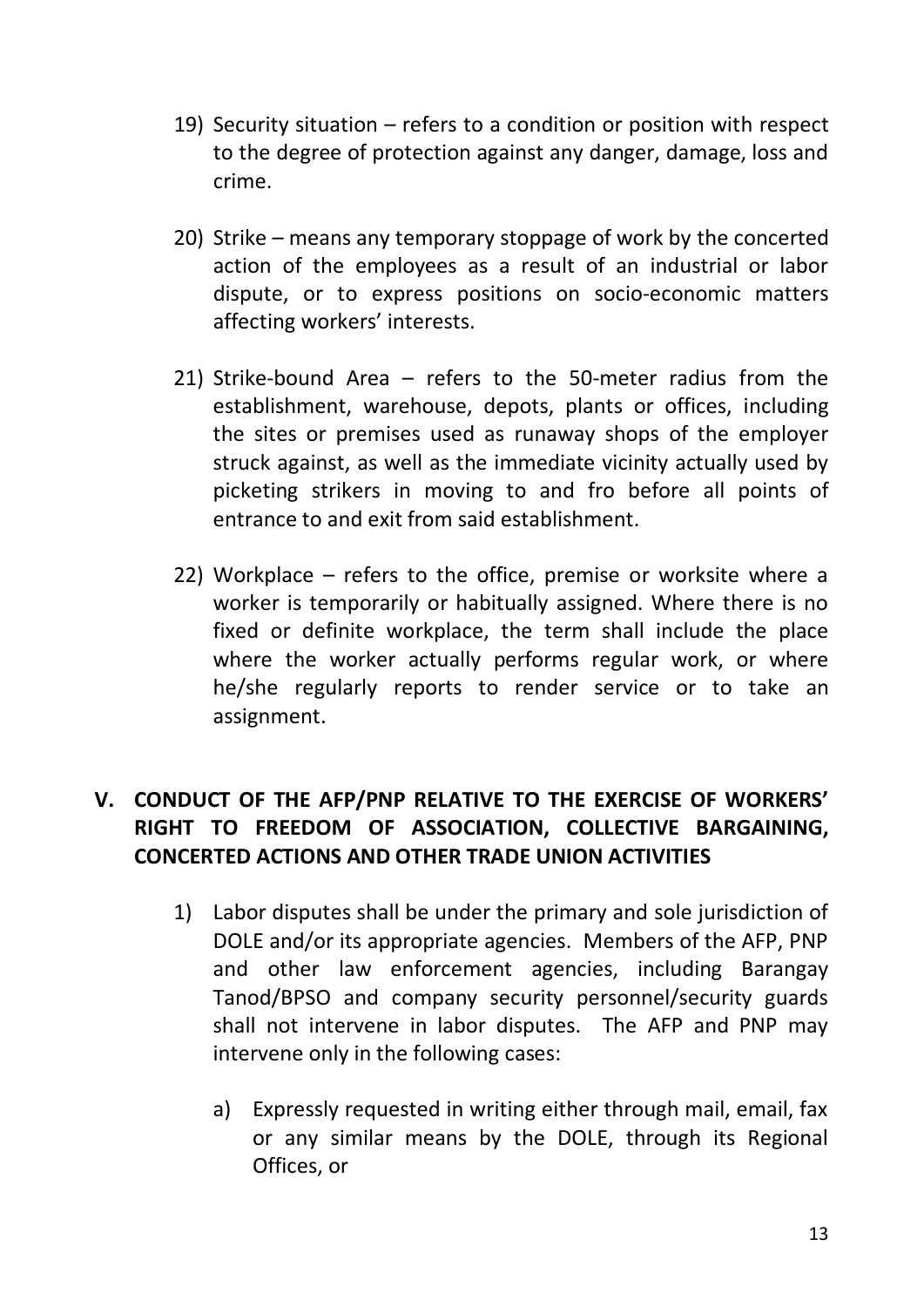- b) A criminal act has been committed, is being committed, or is about to be committed through overt acts in accordance with Rule 113 of the Revised Rules of Criminal Procedures whether or not it arises out of the labor dispute, or
- c) In cases of actual violence arising out of a labor dispute.
- 2) Request for presence of AFP personnel/units in a workplace where strike, picketing or lockout has been declared and in progress should be based on a security situation, and only for the purpose of extending support to the PNP, or in the extreme situation when no other law enforcement agency in the area is available to perform the following:
	- a) Maintain peace and order within the community/general vicinity of the labor-dispute area;
	- b) Provide security for both workers and management;
	- c) Prevent violence or prevent escalation of ongoing violence;
	- d) Prevent the commission of other crimes, the nature of which is not related to the labor dispute on hand; and
	- e) Provide emergency assistance during post-incident situations.

The AFP personnel/units shall stay away from the 50-meter radius picket/strike/lockout area except in situations stated in 1 (b) and (c) above. In case the 50-meter radius includes a public thoroughfare, traffic police shall ensure the free flow of traffic.

3) The DOLE, however, shall remain in the vicinity of the strike/picket/lockout area to ensure the observance of this Guidelines, until such time that peaceful situation is ensured with the parties' agreement.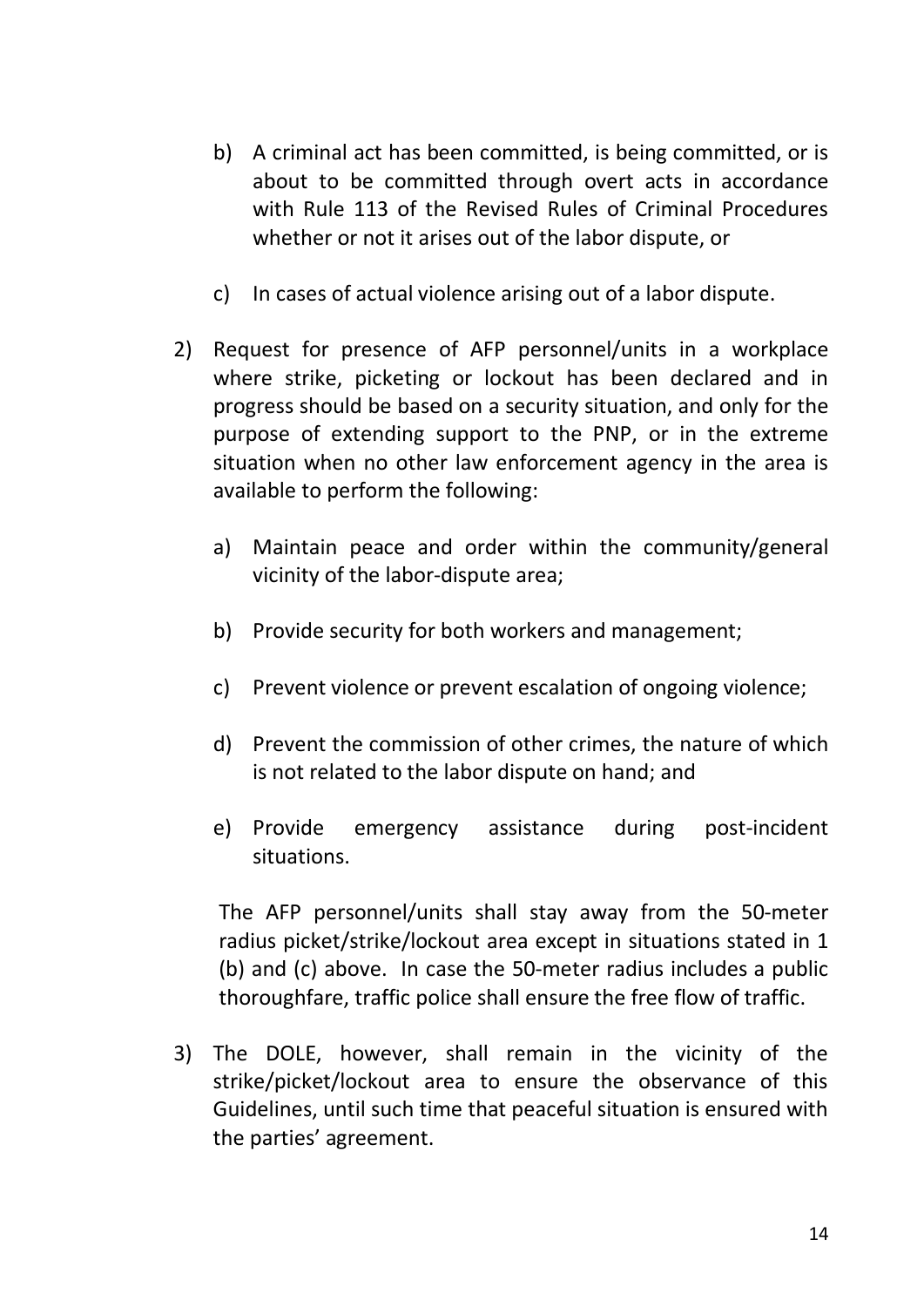4) The Inter-Agency Coordinating and Monitoring Committee, as provided in VII.12 of the *Joint DOLE-PNP-PEZA Guidelines in the Conduct of PNP Personnel, Economic Zone Police and Security Guards, Company Security Guards and Similar Personnel during Labor Disputes* issued on 23 May 2011, shall be expanded to include the AFP when their presence is requested.

#### **A. PEACE-KEEPING ASSISTANCE BY THE PNP PERSONNEL**

- 1) Pursuant to the provisions of the *Joint DOLE-PNP-PEZA Guidelines in the Conduct of PNP Personnel, Economic Zone Police and Security Guards, Company Security Guards and Similar Personnel during Labor Disputes* issued on 23 May 2011, the involvement of PNP personnel during, picketing, strikes, lockouts and labor disputes in general shall be limited to the maintenance of peace and order, enforcement of laws, and implementation of legal orders of the duly constituted authorities.
- 2) A PNP peace-keeping team or Civil Disturbance Unit shall be assigned in a picket/strike/lockout area when requested in writing by the DOLE or PEZA, and subject to the following conditions:
	- a) The peace-keeping team shall stay at least 50-meter radius away from the picket/strike/lockout area. In case the 50 meter radius includes a public thoroughfare, traffic police shall ensure the free flow of traffic.
	- b) In the exercise of their peace-keeping functions, members of the team shall at all times be in proper uniform (battle dress uniform or patrol uniform) and with properly displayed nameplate. They shall:
		- i. Ensure that the strike-bound area is a gun-free and other deadly weapon and explosive-free zone**;**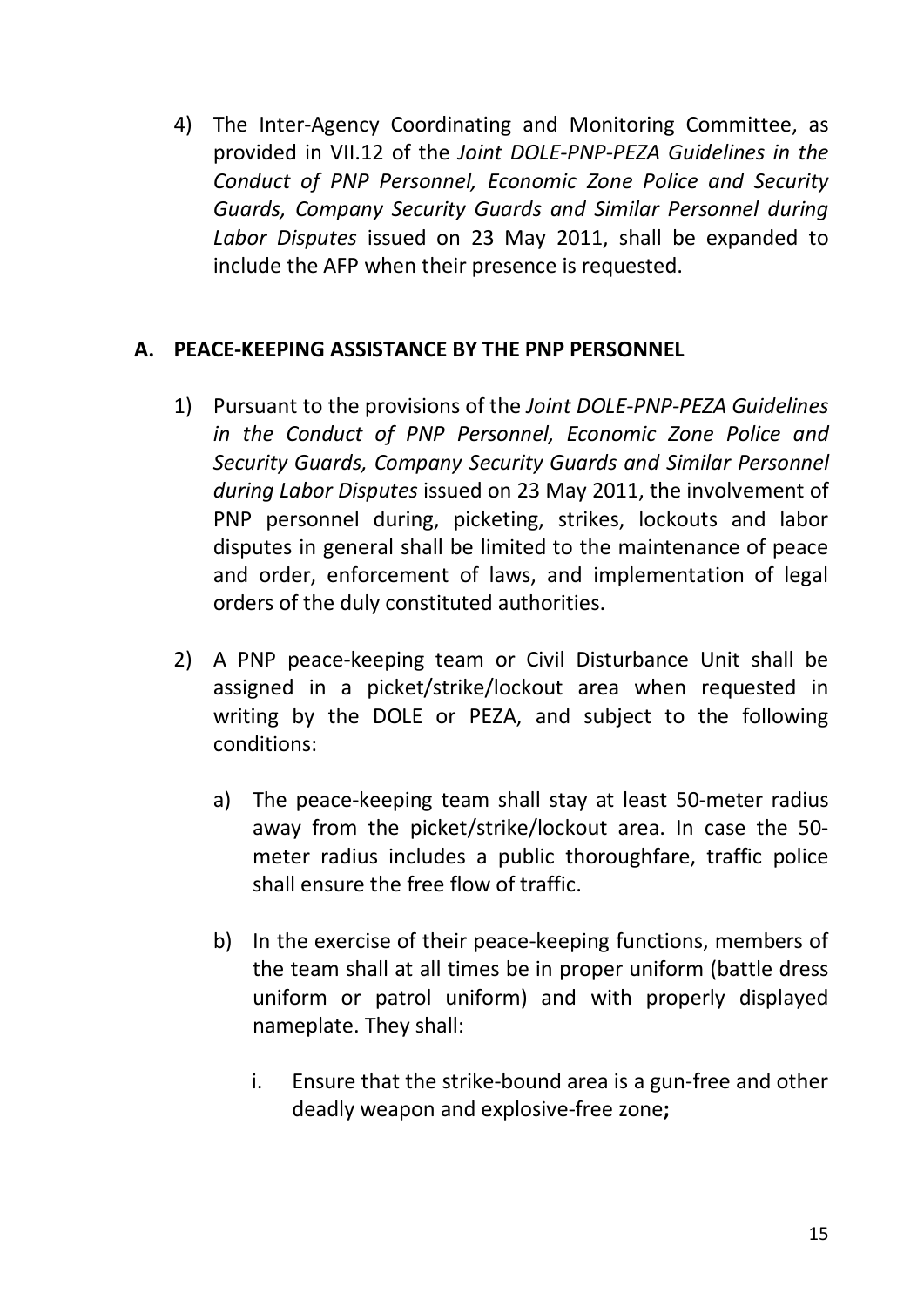- ii. Exercise maximum tolerance and when called for by the situation or when all other peaceful and non-violent means have been exhausted, may employ as a last resort only such means as may be necessary and reasonable to prevent or repel an aggression;
- iii. Observe courtesy and strict neutrality, bearing in mind that the parties to the labor dispute are not their adversaries but their partners in the quest for industrial peace and human dignity;
- iv. Not deliberately inflict any physical harm upon strikers and/or picketers or any person involved in the strike/ lockout;
- v. Not fraternize with any of the parties involved in the controversy, and shall not accept any invitation from management personnel or union officials/personnel involved in the controversy; and
- vi. Respect the Constitutional guarantee on the right of the people to be secured from unreasonable searches and seizures and illegal arrests and detentions.
- 3) All other applicable provisions of the *Joint DOLE-PNP-PEZA Guidelines in the Conduct of PNP Personnel, Economic Zone Police and Security Guards, Company Security Guards and Similar Personnel during Labor Disputes* issued on 23 May 2011, on the involvement of PNP personnel during strikes, lockouts and labor disputes shall be observed.

#### **B. CONDUCT OF AFP PERSONNEL/UNITS DURING LABOR DISPUTES**

1) The provisions of **Paragraph 4.6, particularly Section 4.6.1.1 and Section 4.6.2.3, of the AFP Rules of Engagement (ROE) for the Implementation of IPSP "Bayanihan"** dated 08 March 2011, shall be strictly observed/followed at all times, to wit: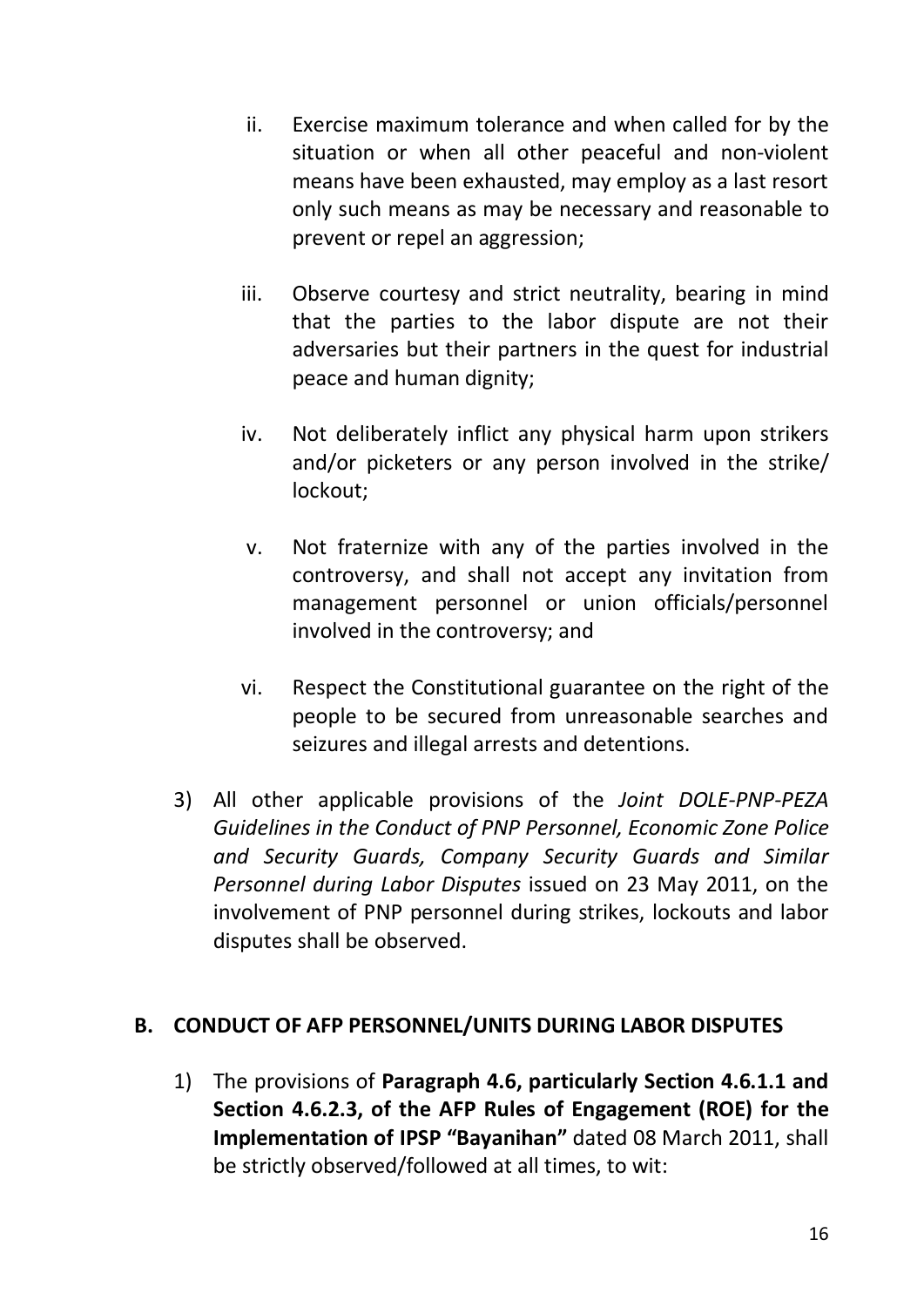- a) **Section 4.6.1.1** The AFP support to law enforcement agencies, such as the PNP and other law enforcement agencies, shall be limited only in providing assistance in the maintenance of peace and order and enforcement of laws, and in the administration of justice only when duly deputized by appropriate authorities.
- b) **Section 4.6.2.3** Deployment of military personnel, including CAAs and SCAAs, to address labor-related mass actions and disputes is strictly prohibited.
- 2) In case there is a written request from the DOLE, through its Regional Offices, duly addressed to a specific AFP unit on the ground and/or its main operational headquarters in the area, for the presence of AFP personnel/units in a labor-dispute area due to a security-situation, the AFP shall take the Support Role with the PNP taking the Lead Role, pursuant to section 4.6.1.1 of the AFP Rules of Engagement dated 08 March 2011.
- 3) In the absence and/or lack of appropriate law enforcement agencies, AFP personnel shall be on a stand-by mode within the vicinity until the arrival of the law enforcement agencies, unless otherwise dictated by the prevailing security situation. The Unit Commander of the AFP unit requested by DOLE shall coordinate at all times with appropriate DOLE Officials.
- 4) Coordinating conferences must be undertaken, as the security situation so permits, with the DOLE and PNP, and, when needed, with the parties-at-be to the labor dispute. These shall determine and clarify the exact role the AFP has to undertake, and to inform all concerned of such.
- 5) In all the above-stated situations, AFP personnel must ensure that their presence in the area is strictly for security purposes and must not to take the side of any party-at-be to the labor dispute. The exercise of neutrality and non-partisanship, in these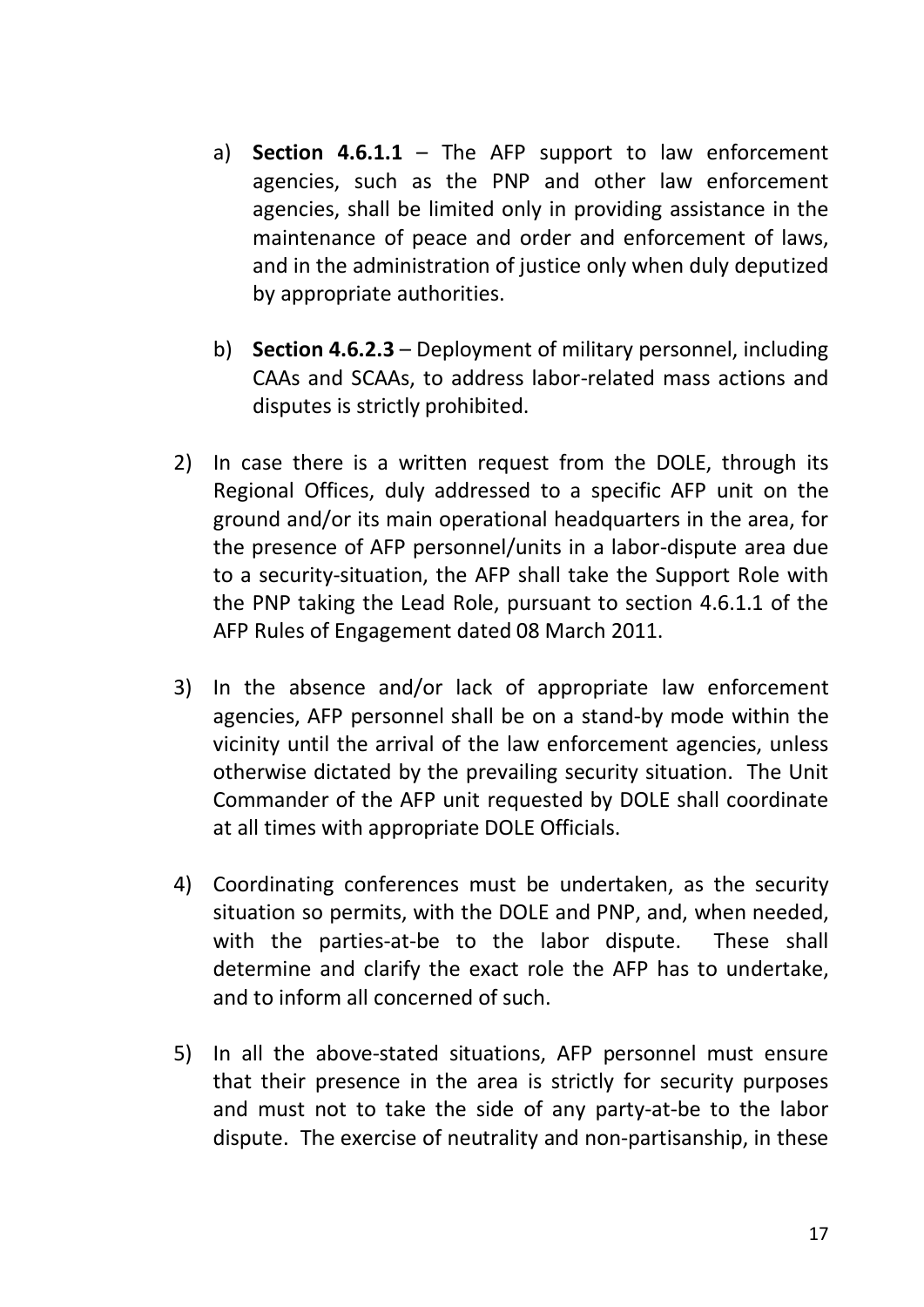situations, must be observed at all times the AFP is deployed in the area.

- 6) The deployment of AFP personnel/units must always be timebounded, area-bounded, and mission-bounded. Unit Commanders must ensure the determination of such in coordination with the DOLE and PNP.
- 7) The exercise of maximum tolerance must always be observed/ followed by AFP personnel/units.
- 8) When the AFP is in the possession of reports of possible threats of violence within the labor dispute area, the AFP Unit in possession of the said report must immediately cause the timely relay of the said information to the DOLE, PNP, and when possible, the parties-at-be to the labor dispute. Such relay of information is for coordination purposes to prevent such threat from occurring.
- 9) When actual violence is ongoing or there is a general breakdown of peace and order, and/or the security of the local populace, community/ies, and parties (workers and management) are already being threatened, the AFP may immediately intervene for the sole purpose of preventing the escalation of said on-going violence. The handling of the situation must immediately be turned-over to the PNP, as appropriate.
- 10) AFP units/personnel must not engage in labelling/tagging/redbaiting personalities/organizations unless these are based on accurate, verified, validated and confirmed reports, and/or documentary evidence.
- 11) All actions by AFP personnel/units, as an individual and as a formed unit, must always be compliant with the respect and protection of human rights, adherence to the International Human Rights Law (IHRL)/IHL, and abidance to the Rule of Law. Where there are reports of connivance by personalities/ organization with threat groups to violate the law or in the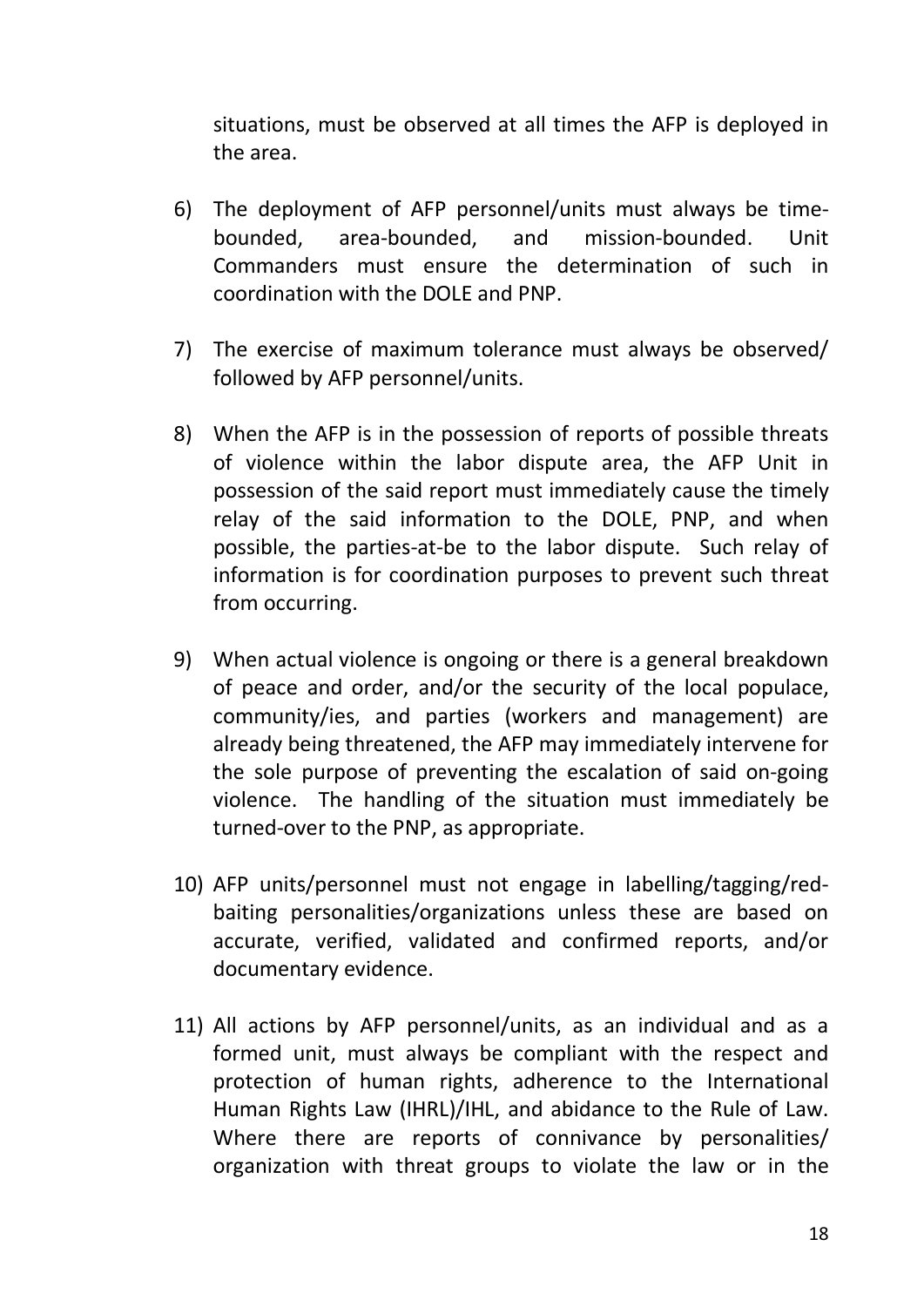furtherance of armed struggle, these are to be undertaken in accordance with due process of law.

- 12) Unit Commanders shall always exercise supervision, and command and control at all times and discharge their actions within the Doctrine of Command Responsibility.
- 13) Violations of the above Guidelines by any AFP unit or personnel may be reported to the unit's Human Rights Officers (HROs) and/or to the HROs of its higher headquarters and/or to the Chief, AFP Human Rights Office.

## **VI. COORDINATION BETWEEN LOCAL GOVERNMENT UNITS (LGUs) AND THE DOLE DURING LABOR DISPUTES**

- 1) Labor disputes shall be under the primary and sole jurisdiction of DOLE and/or its appropriate agencies. However, Local Chief Executives or their authorized representatives may assist in settling any labor dispute in their respective local government units but shall always coordinate with DOLE and/or its Regional Offices.
- 2) Any request for PNP or AFP assistance made by the LGU shall be coursed through the DOLE Regional Offices and it shall be in writing specifying the acts to be performed.
- 3) The Inter-Agency Coordinating and Monitoring Committee referred to in VII.12 of the *Joint DOLE-PNP-PEZA Guidelines in the Conduct of PNP Personnel, Economic Zone Police and Security Guards, Company Security Guards and Similar Personnel during Labor Disputes* issued on 23 May 2011, shall apply, to include the AFP where applicable.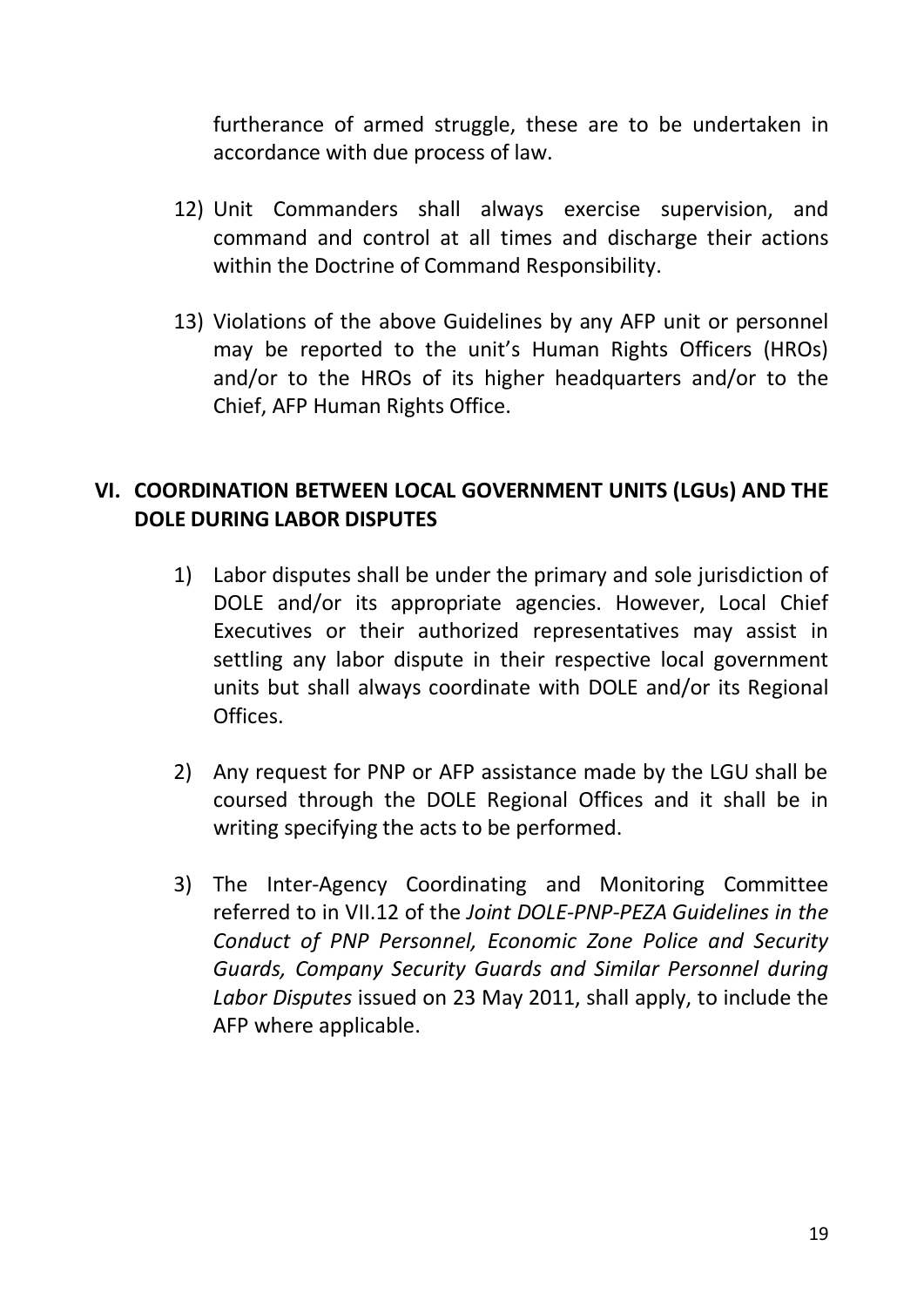### **VII. PNP/AFP DETACHMENTS/PATROL BASES IN RELATION TO LABOR DISPUTES OR EXERCISE OF TRADE UNION RIGHTS**

- 1) Upon coordination between and among the Regional Inter-Agency Coordinating and Monitoring Committee (RICMC)/ Regional Tripartite Industrial Peace Council (RTIPC) and the appropriate Regional or Provincial or Municipal or City Peace and Order Council (POC), the setting up of PNP/AFP detachments/ patrol bases is dictated by "security situation", and the moment the risk ceases to exist, the same should be dismantled/removed from the said area.
- 2) In a situation where the existing detachment is near or proximate to the workplace where there is a potential or actual labor dispute, or there is an ongoing trade union organizing or campaign for certification of the workers' sole and exclusive bargaining agent, the union, its members, union organizers or the employer may request the RICMC/RTIPC to initiate a dialogue with the PNP or the AFP detachment commander to ensure that the exercise of trade union rights and workers' civil liberties are protected and respected.
- 3) If a detachment is yet to be established near or proximate to the workplace regardless of whether there is a potential or actual labor dispute, or trade union campaigns, the union, its members, union organizers or the employer may request the RICMC/RTIPC to initiate a dialogue with the PNP or the AFP detachment commander, with a view to have an accord to ensure respect of trade union rights, non-interference in trade union campaigns, and non-engagement in labelling/tagging/red-baiting, including the appropriate location of the detachment, where necessary.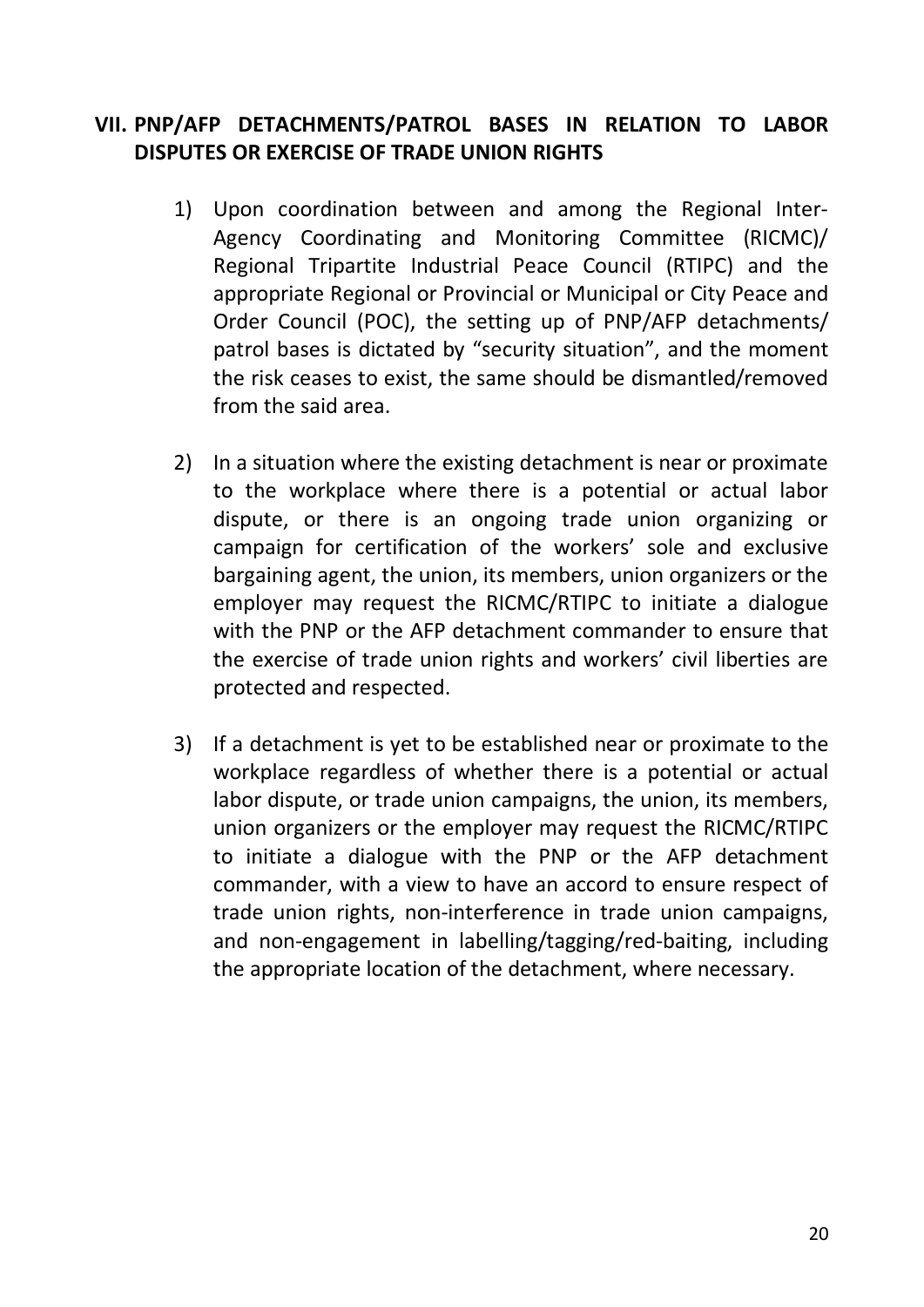### **VIII. RESPECT FOR WORKERS' RIGHTS DURING AFP INTERNAL PEACE AND SECURITY OPERATIONS / PNP OPERATIONS**

In the conduct and exercise of AFP internal peace and security operations/PNP operations, the workers' rights and civil liberties must be respected, protected and advanced at all times, and thus, AFP and PNP:

- 1) Shall not stigmatize/label workers' organizations/associations, labor leaders, members or organizers as front or members of certain conflict armed group/s;
- 2) Shall not hold or assist in any manner whatsoever in the conduct of information drive or seminars, inside and outside the company premises especially during the 60-day freedom period until the actual conduct of certification election, to dissuade workers from organizing a union or participating in the certification election campaign, or from voting/ supporting a specific trade union organization;
- 3) Shall not issue invitations to workers, organizers, or union officials on their alleged links or support to certain armed group/s; however, the PNP, in furtherance of criminal investigations, may invite them to shed light; and
- 4) Shall not force them to renounce membership in their trade union organization.

#### **IX. REMEDY IN CASE OF VIOLATION**

- 1) Any violations/s of this Guidelines shall be dealt with as follows:
	- a) For PNP Personnel:
		- i. Acts or omissions arising out of or in connection with their participation in the implementation of this Guidelines shall be processed and resolved in accordance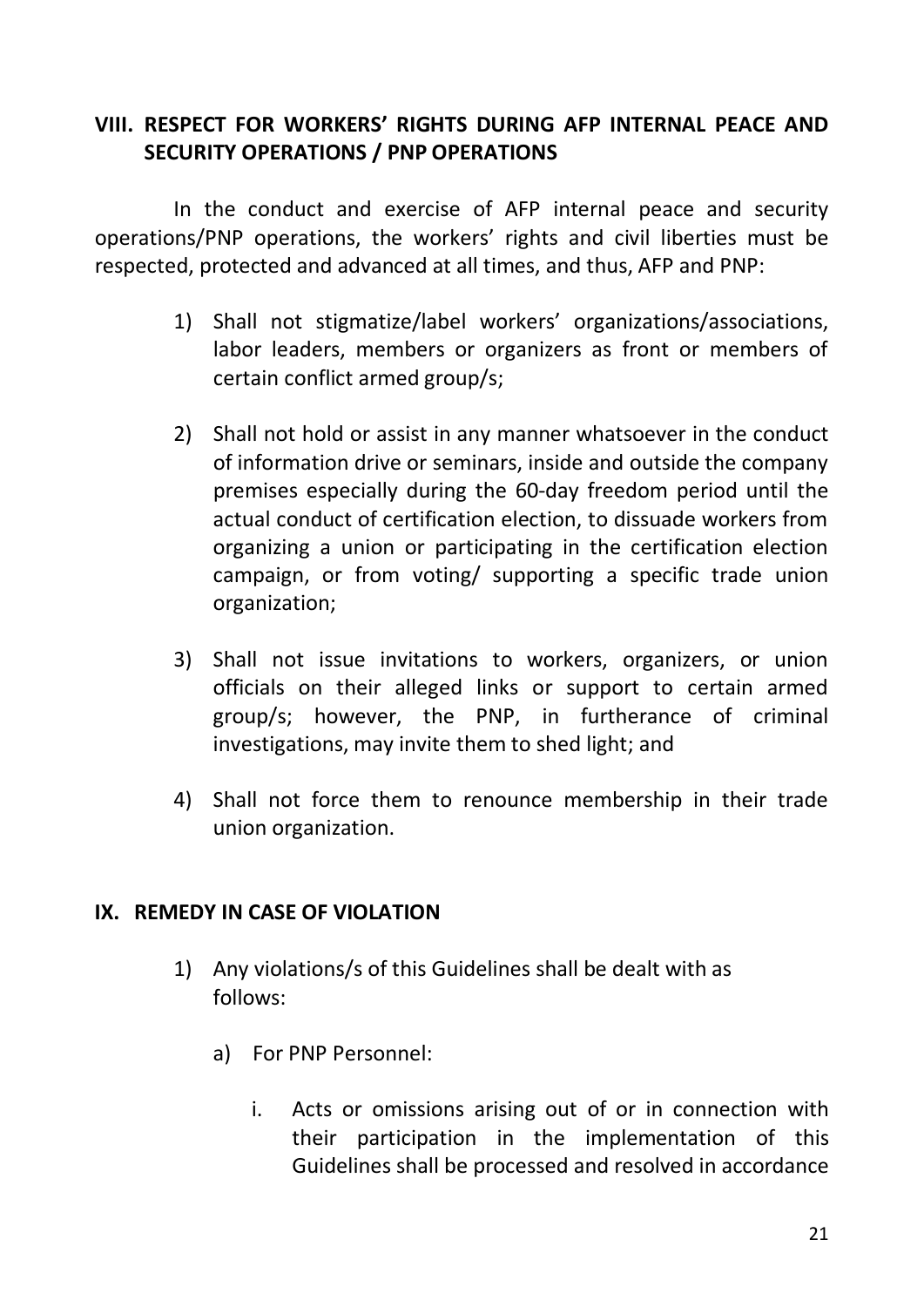with the provisions of Republic Act No. 6975, "*Department of the Interior and Local Government Act of 1990",* as amended by RA No. 8551, *"Philippine National Police Reform and Reorganization Act of 1998"*. Accordingly, all complaints/ reports of violation/s against any personnel of the PNP may be filed before the PNP-Internal Affairs Service for investigation and conduct of summary hearings.

- ii. The filing of the complaint or report is without prejudice to criminal liabilities to the power or authority of the PNP-IAS to, *motu proprio,* conduct investigation on the following cases:
	- (1) incidents where a police personnel discharges a firearm;
	- (2) incidents where death, serious physical injury, or any violation of human rights occurred in the conduct of a police operation;
	- (3) incidents where evidence was compromised, tampered with, obliterated, or lost while in the custody of police personnel;
	- (4) incidents where a suspect in the custody of the police was seriously injured; and
	- (5) incidents where the established rules of engagement have been violated.
- iii. Any complaint by a natural or juridical person against any member of the PNP may be brought before the following offices: Office of the Ombudsman, National Police Commission (NAPOLCOM), Chief of Police, PNP Regional Directors, PNP Provincial Directors, Mayors, Human Rights Desks in all police stations, and the People's Law Enforcement Boards (PLEBs).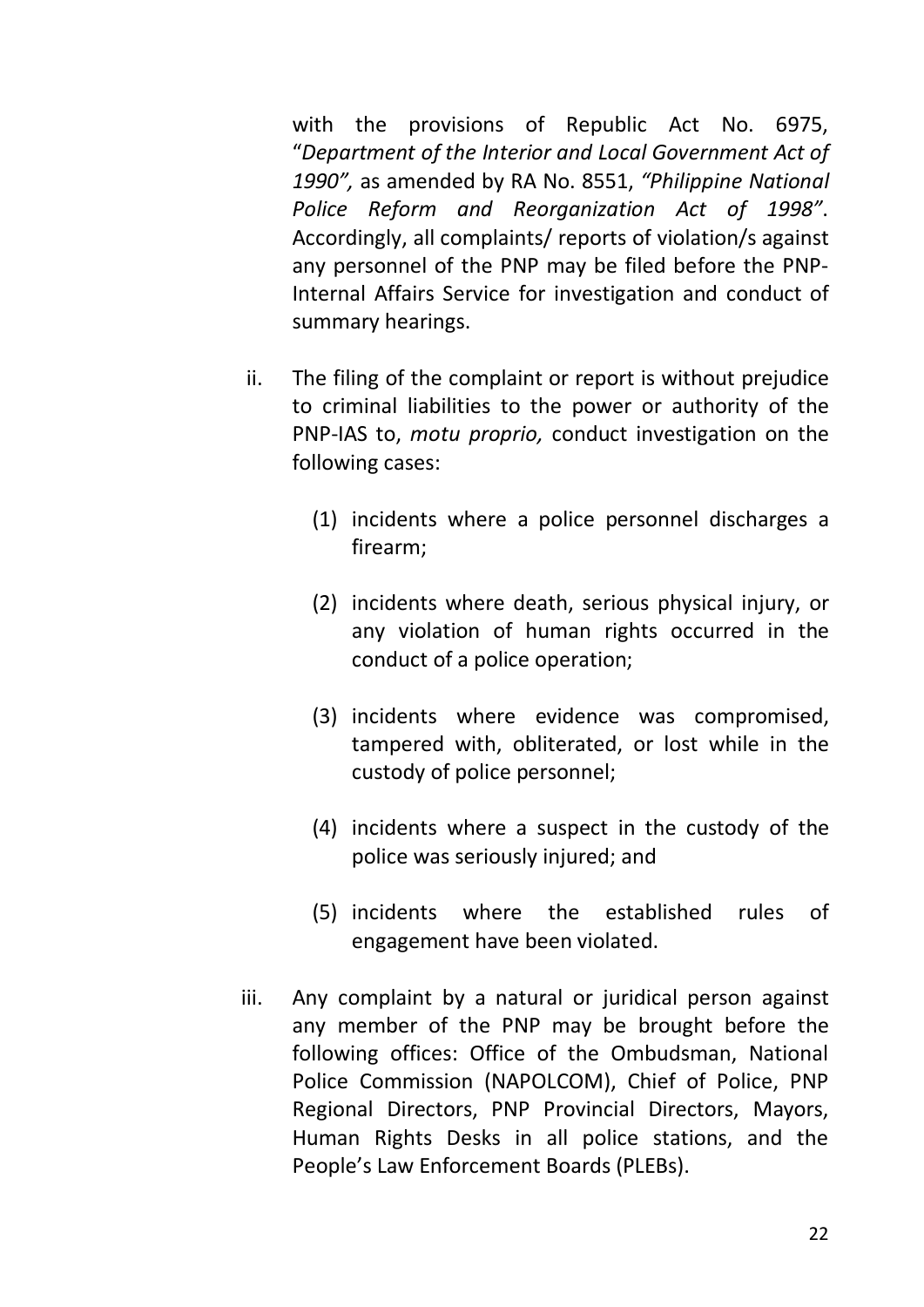- iv. Any government official or supervisor, or officer of the Philippine National Police or that of any other law enforcement agency shall be held accountable for "neglect of duty" under the doctrine of "command responsibility" if he/she has knowledge that a crime or offense is to or will be committed, is being committed, or has been committed by his/her subordinates, or by others within his/her area of responsibility and, despite such knowledge, he/she did not take preventive or corrective action either before, during or immediately after its commission.
- b) For AFP Personnel:
	- i. Acts or omission arising out of or in connection with their participation in the implementation of this Guidelines shall be processed and resolved in accordance with the provisions of Republic Act No. 7055, "*An Act Strengthening Civilian Supremacy Over the Military by Returning to the Civil Courts the Jurisdiction Over Certain Offenses Involving Members of the Armed Forces of the Philippines, Other Persons Subject to Military Law, and the Members of the Philippine National Police."*
	- ii. Members of the AFP and other persons subject to military law, including members of the CAFGUs, who commit crimes or offenses penalized under the Revised Penal Code, other special penal laws, or local government ordinances, regardless, of whether or not civilians are co-accused, victims, or offended parties which may be natural or juridical persons, shall be tried by the proper civil court, except when the offense, as determined before arraignment by the civil court, is service connected, in which case the offense shall be tried by court-martial: Provided, That the President of the Philippines may, in the interest of justice, order or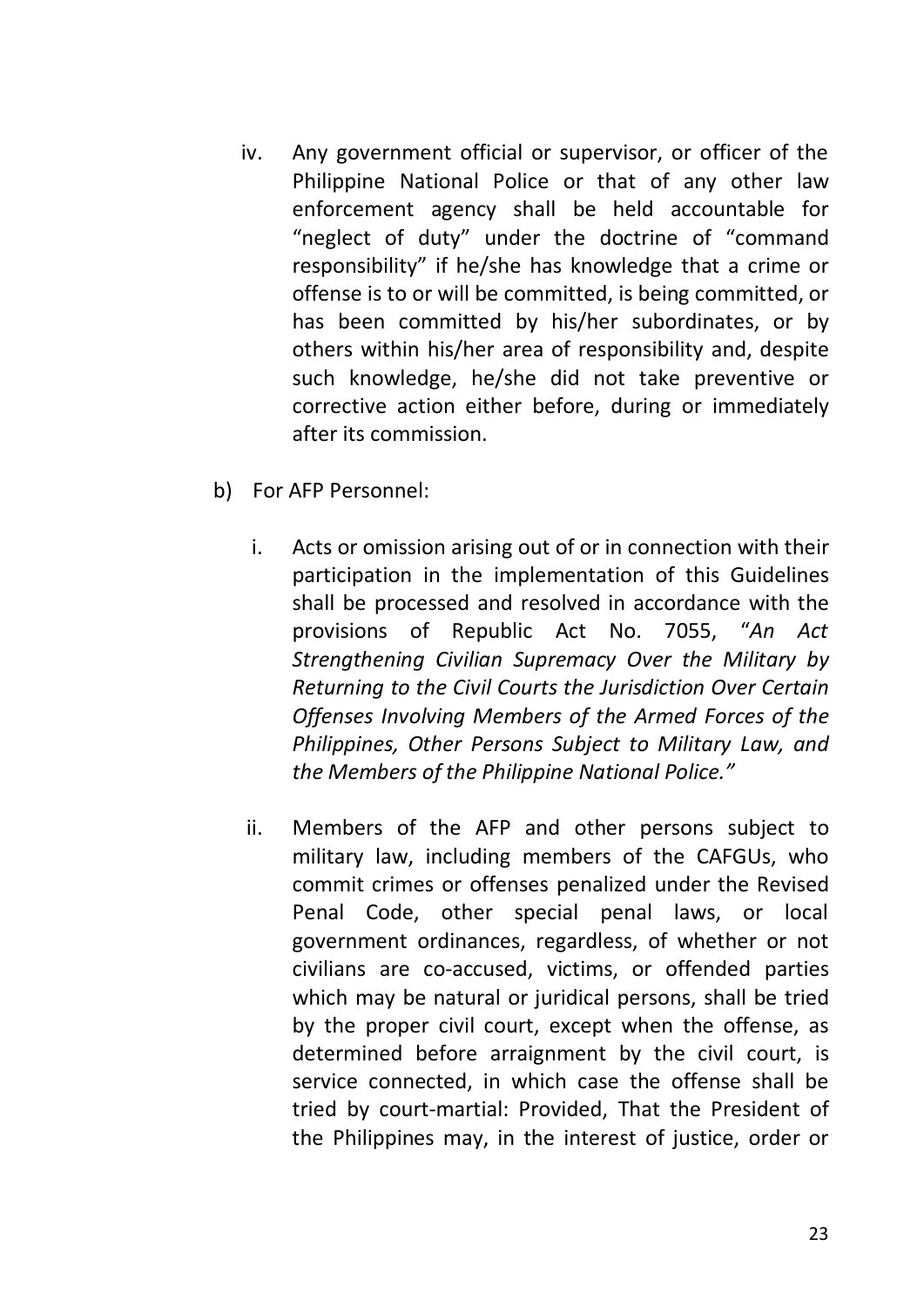direct at any time before arraignment that any such crimes or offenses be tried by the proper civil courts.

- c) For elected or appointed officials or employees in the LGU Complaints shall be conducted in accordance with the *Local Government Code of the Philippines*.
- d) For DOLE Personnel Complaints shall be processed in accordance with the *DOLE Manual on the Disposition of Administrative Cases* and the *Uniform Rules on Administrative Cases in the Civil Service*.

### **X. INDEPENDENT INVESTIGATION IN CASE OF COMPLAINTS OF VIOLATION OF THE GUIDELINES**

- 1) Notwithstanding the provisions on the remedies available in case of violation of this Guidelines, the National Tripartite Industrial Peace Council (TIPC), upon a recommendation from the sectors or from the Regional Tripartite Industrial Peace Council-Monitoring Body (RTIPC-MB), may constitute an independent body to verify or validate claims of trade union rights violations or violations of this Guidelines without prejudice to existing mechanisms under the Commission on Human Rights (CHR) or concerned government agencies.
- 2) The RTIPC-MB shall validate and document cases of violation of trade union rights and violations of this Guidelines, and shall submit a quarterly monitoring report to the NTIPC. In the validation and documentation such cases, the RTIPC-MB shall coordinate with other government agencies.
- 3) The PNP-IAS, Office of the Ombudsman, RTIPC-MB or PNP-Human Rights Desks may also constitute an investigating body without filing a complaint only for monitoring purposes.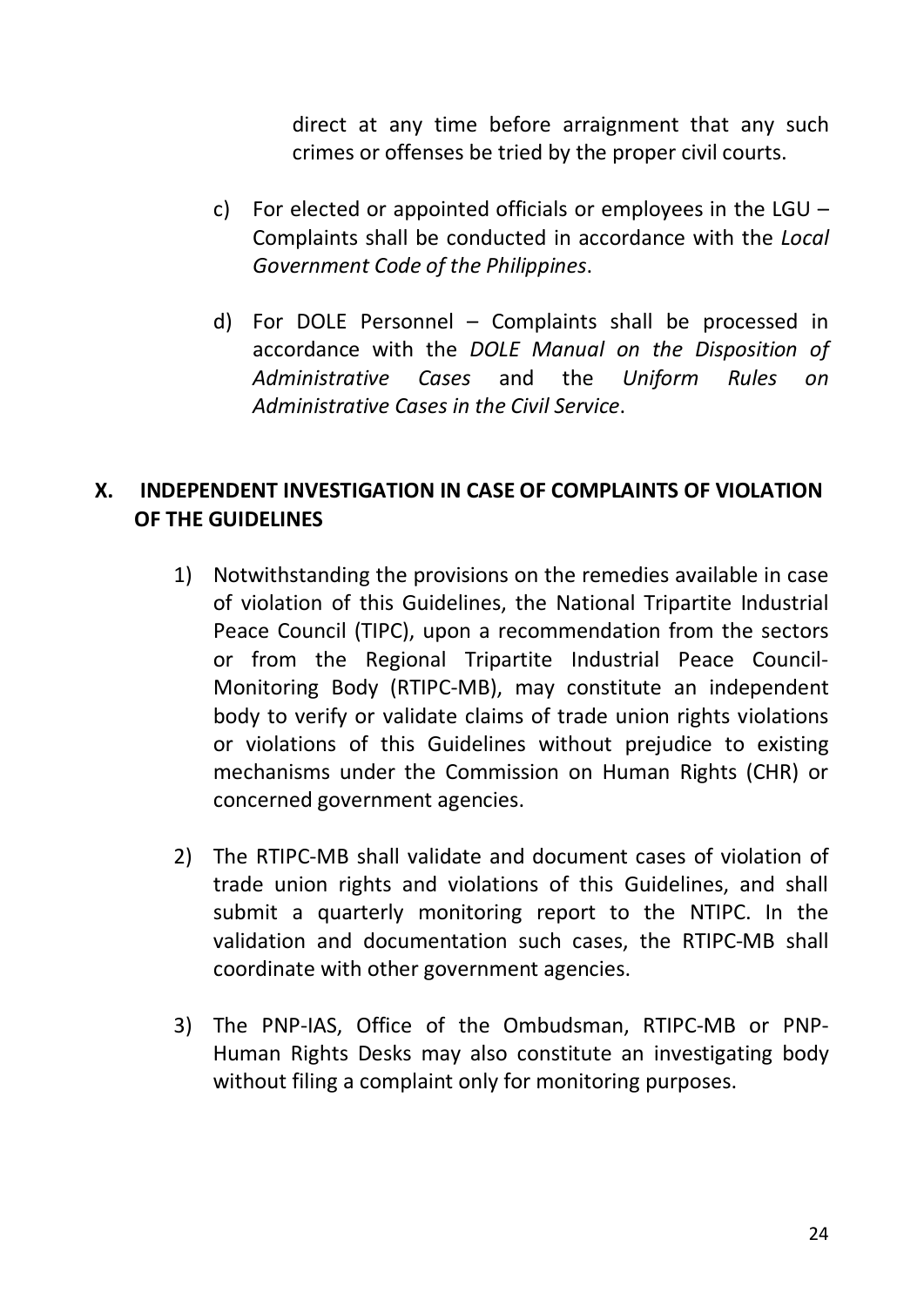#### **XI. IMPLEMENTATION AND MONITORING OF THE GUIDELINES**

- 1) The existing regional structure of the National TIPC-Monitoring Body, the RTIPC-Monitoring Body, shall ensure observance of this Guidelines at the local level by engaging in the regional implementation and monitoring the respective regional Human Rights Offices/Officers of the AFP and PNP, and the regional officer of the CHR.
- 2) The DOLE together with the labor sector shall coordinate with the AFP/PNP units to ensure workers' rights are respected at all times.
- 3) The AFP/PNP shall ensure an open and continuing dialogue with the workers/unions/federations. However, in case the union is affiliated with a labor federation, the AFP/PNP will initiate the dialogue at the federation level for purposes of exchange of information and consultation.

### **XII. DOLE CLEARANCE PRIOR TO TAKING COGNIZANCE OF COMPLAINTS FOR PRELIMINARY INVESTIGATION**

Recognizing the primary jurisdiction of DOLE over labor disputes and pursuant to the DOJ Circular No. 15, Series of 1982, and Circular No. 9, Series of 1986, fiscals and other government prosecutors shall first secure clearance from the DOLE and/or Office of the President "before taking cognizance of complaints for preliminary investigation and the filing in court of the corresponding information of cases arising out of or related to a labor dispute," including cases with "allegations of violence, coercion, physical injuries, assault upon a person in authority and other similar acts of intimidation obstructing the free ingress to and egress from a factory or place of operation of the machines of such factory, or the employer's premises."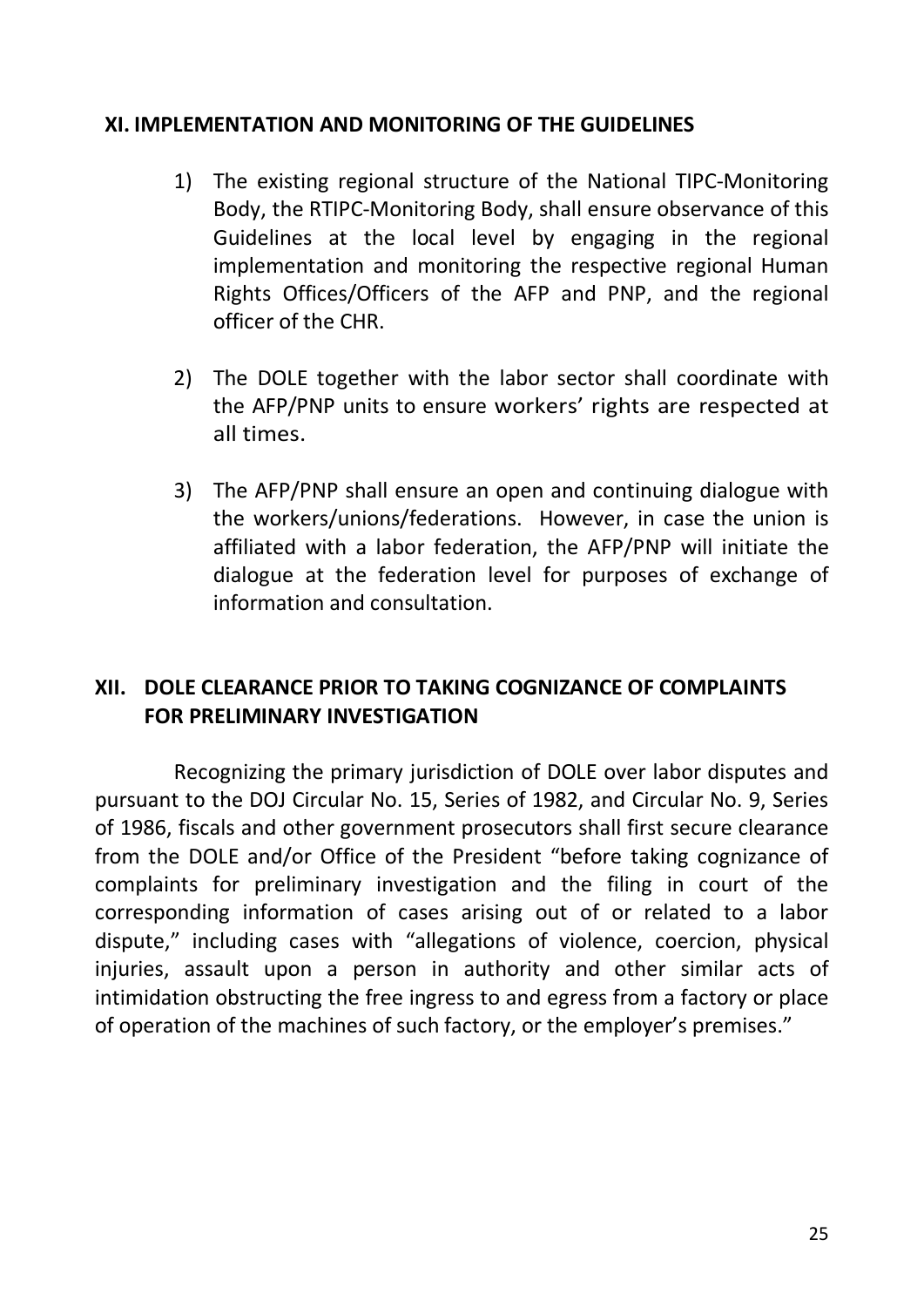### **XIII. SERVICE OF LAWFUL ORDERS/WRITS ISSUED BY DOLE, COURTS OR DULY CONSTITUTED AUTHORITIES**

- 1) The service of lawful Order/Writ issued by the DOLE is the primary concern of the DOLE's duly authorized representatives and/or sheriff. Before service of the Order/Writ, the DOLE representative and/or sheriff shall:
	- a) Coordinate and dialogue with the leaders of the workers and the representatives of management and explain the nature and content of the Order/Writ to be enforced including possible consequences of any defiance thereto; and
	- b) Coordinate with PNP when violence is imminent.
- 2) Where PNP/AFP assistance is sought in the service of the Order/Writ issued by courts or other duly constituted authorities in relation to or arising out of labor disputes, it shall be the duty of the AFP/PNP to observe this Guidelines and to coordinate with the DOLE and/or its appropriate agencies on the service of the Order/Writ.

#### **XIV. PERIODIC REVIEW AND ADJUSTMENTS**

- 1) The National TIPC, created under Executive Order No. 403, Series of 1990, as amended by Executive Order No. 49, Series of 1998, shall serve as the Oversight Committee in the implementation of this Guidelines. It shall initiate review and adjustments of this Guidelines with the DND, DILG, DOJ, AFP, and PNP.
- 2) The National TIPC shall continue to engage the DND, AFP, PNP, NAPOLCOM and DILG in social dialogue to address concerns relating to the exercise of trade union rights and civil liberties.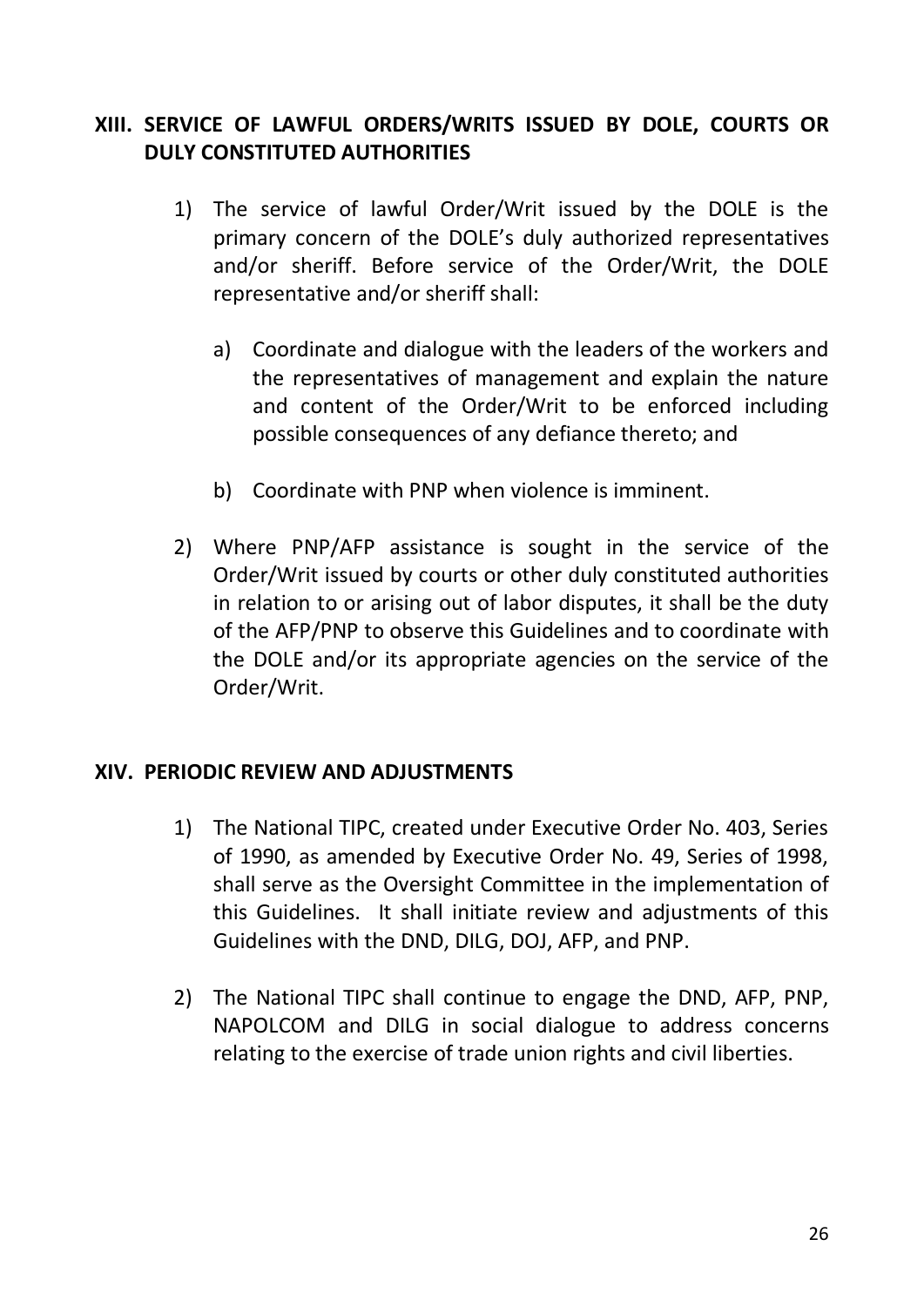#### **XV. FUNDING**

Funding for the activities of DOLE, National TIPC and RTIPCs relative to the implementation and observance of this Guidelines shall be sourced from the regular budget of DOLE.

#### **XVI. SUPERSESSION**

All rules and regulations inconsistent with the provisions of this Guidelines are hereby superseded.

#### **XVII. SEPARABILITY CLAUSE**

If any provision or portion of this Guidelines are declared void or unconstitutional, the remaining portions or provisions hereof shall continue to be valid and effective.

#### **XVIII. EFFECTIVITY**

This Guidelines shall take effect immediately upon publication in a newspaper of general circulation.

7 May 2012, Manila, Philippines.

FOR THE DEPARTMENT OF LABOR AND EMPLOYMENT

FOR THE DEPARTMENT OF THE INTERIOR AND LOCAL GOVERNMENT

(SGD) **ROSALINDA DIMAPILIS-BALDOZ** *Secretary*

(SGD) **JESSE M. ROBREDO** *Secretary*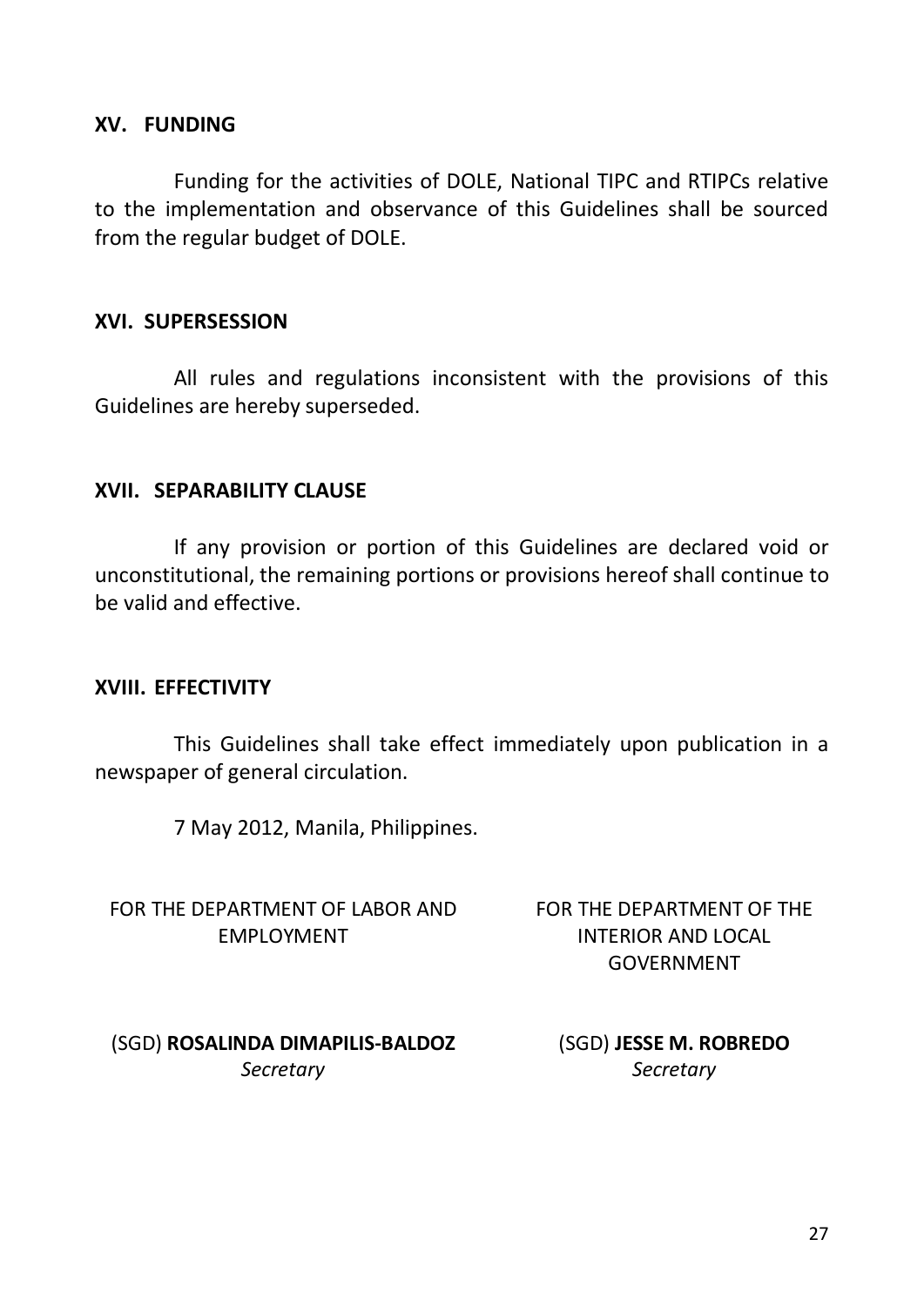FOR THE DEPARTMENT OF NATIONAL **DEFENSE** 

> (SGD) **VOLTAIRE T. GAZMIN** *Secretary*

FOR THE ARMED FORCES OF THE PHILIPPINES

(SGD) **GENERAL JESSIE D DELLOSA AFP**

*Chief of Staff, AFP*

FOR THE DEPARTMENT OF JUSTICE

(SGD) **LEILA M. DE LIMA** *Secretary*

FOR THE PHILIPPINE NATIONAL **POLICE** 

> (SGD) **PDG NICANOR A. BARTOLOME** *Chief, PNP*

#### **WITNESSES:**

(SGD) **REBECCA C. CHATO** *Undersecretary, DOLE*

(SGD) **CHRISTOPHER C. TIU** *Attorney III, DILG*

(SGD) **EDUARDO G. BATAC** *Undersecretary, DND*

(SGD) **FRANCISCO F. BARAAN III** *Undersecretary, DOJ*

(SGD) **LT GEN IRINEO C ESPINO** *The Inspector General, AFP*

(SGD) **PDIR SAMUEL B DICIANO** *Director for Operations, PNP*

(SGD) **COL DOMINGO J TUTAAN JR PA** *Chief, AFP HRO*

#### (SGD) **KAREN CURTIS**

*Deputy Director International Labour Standards Department, ILO Geneva*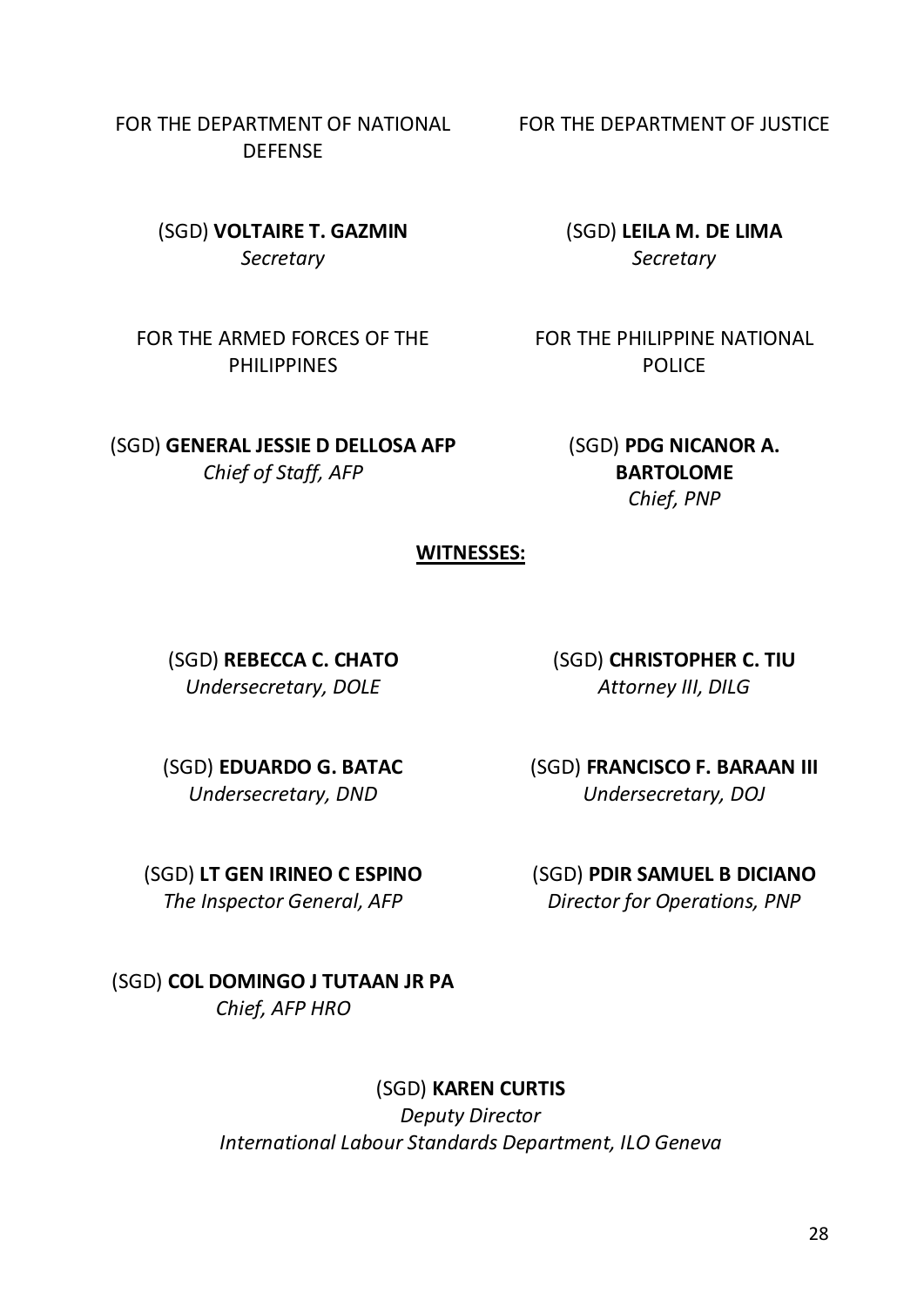#### *TIPC / TEC LABOR SECTOR*

(SGD) **ANGELITO P. CALDERON**  Alliance of Filipino Workers

#### (SGD) **VICTORINO F. BALAIS**

Philippine Transport Group & General Services - Trade Union Congress of the Philippines (TUCP)

(SGD) **DANIEL L. EDRALIN** Alliance of Progressive Labor (SGD) **ZOILO V. DELA CRUZ, JR.**

National Congress of Unions in the Sugar Industry in the Philippines – **TUCP** 

(SGD) **JOSE SONNY G. MATULA** Federation of Free Workers

(SGD) **ALLAN S. MONTAÑO** Federation of Free Workers

# (SGD) **ERNESTO F. HERRERA**

Trade Union Congress of the Philippines

(SGD) **MILAGROS C. OGALINDA**

Samahang Manggagawang Pilipino (Formerly: National Alliance of Teachers and Office Workers) - **TUCP** 

(SGD) **ANTONIO C. ASPER** Federation of Free Workers

(SGD) **GERARD R. SENO** Associated Labor Union – TUCP

(SGD) **JULIUS CAINGLET** Federation of Free Workers (SGD) **ALEJANDRO C. VILLAVIZA**

Philippine Federation of Labor – **TUCP** 

(SGD) **DAVID L. DIWA** Lakas Manggagawa Labor Center

(SGD) **CEDRIC BAGTAS** Trace Union Congress of the Philippines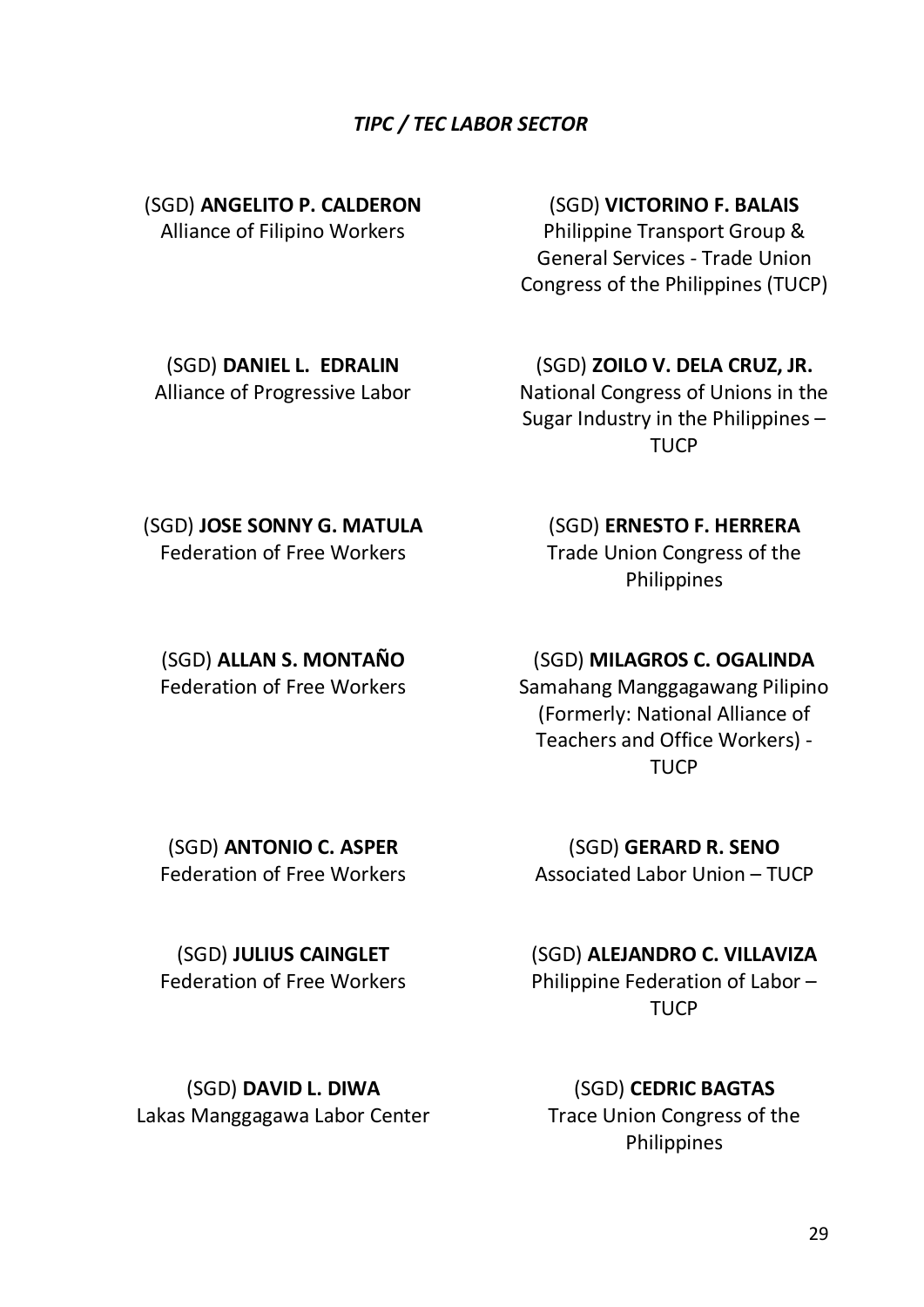(SGD) **BENJAMIN C. ALAR** National Confederation of Labor

(SGD) **ARTURO A. BASEA** Trace Union Congress of the Philippines

(SGD) **MANUEL P. ARIAS** National Federation of Labor Unions

(SGD) **NORBERTO M. ALENSUELA** Pambansang Diwa ng Manggagawang Pilipino

(SGD) **FLORENCIA P. CABATINGAN** Trace Union Congress of the Philippines

(SGD) **RAFAEL E. MAPALO** Trace Union Congress of the Philippines

> (SGD) **ARTHUR JUEGO** KILUSAN-TUCP

(SGD) **ROSALINDA MANABAT** PTGWO-TUCP

> (SGD) **FRANCIS VALOIS** ALU-TUCP

(SGD) **JOSE UMALI** NUBE-TUCP

(SGD) **JESUS VILLAMOR** LIKHA- TUCP

(SGD) **ESPERANZA OCAMPO** PGEA- TUCP

(SGD) **BUTCH B. PEÑA** Association of Genuine Labor **Organization** 

(SGD) **TEODORICO NAVEA** Bukluran ng Manggagawang Pilipino

(SGD) **VLADIMIR R. TUPAZ** Trade Unions of the Phils. & Allied Services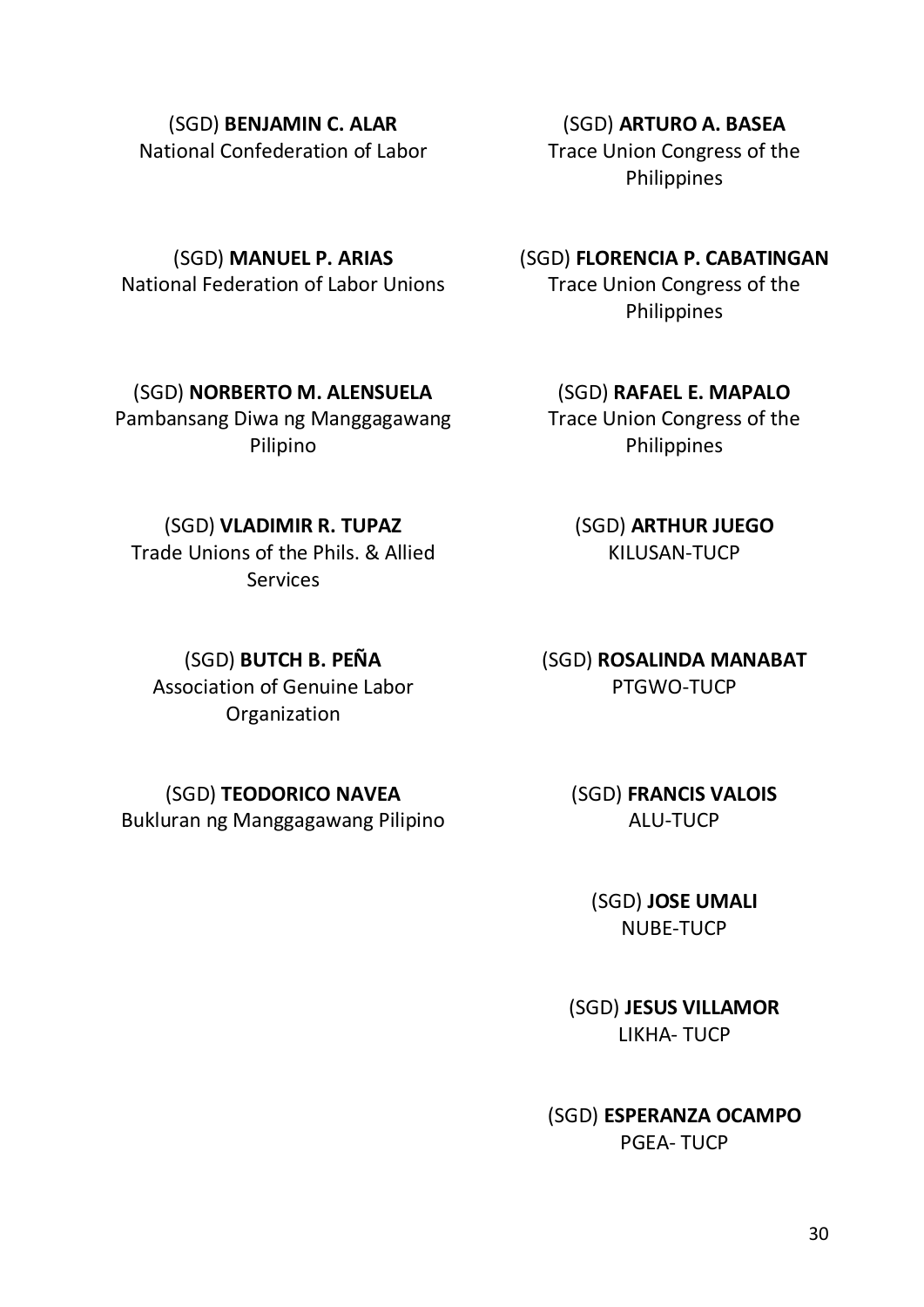#### *TIPC EMPLOYERS' SECTOR*

(SGD) **RENE E. CRISTOBAL** Employers Confederation of the Philippines

(SGD) **MARY G. NG** Employers Confederation of the Philippines

#### (SGD) **VICENTE LEOGARDO, JR.**

Employers Confederation of the Philippines

#### (SGD) **EMERICO O. DE GUZMAN**

People Management Association of the Philippines